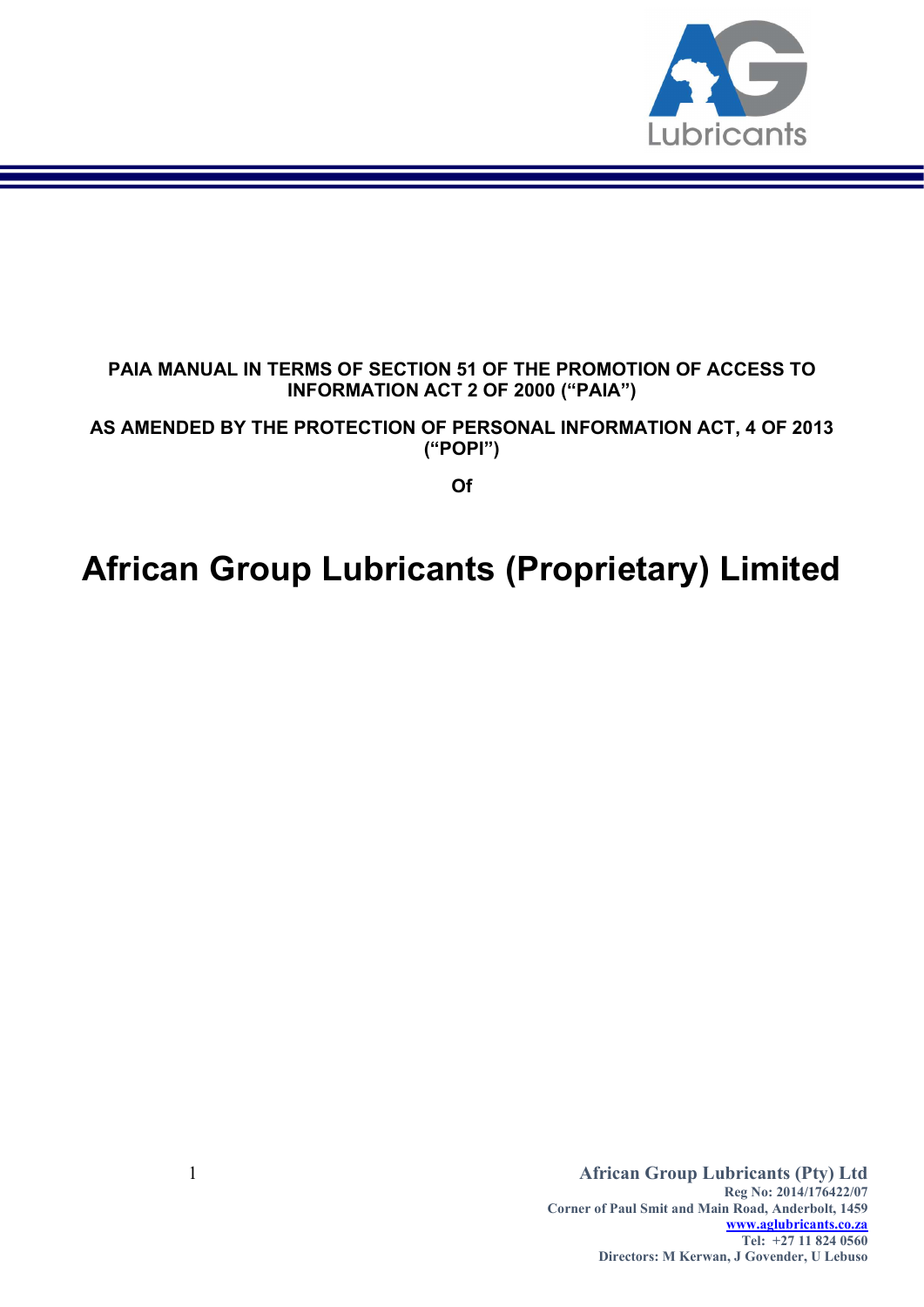

## TABLE OF CONTENTS

| 1 <sup>1</sup> |                                                                          |  |
|----------------|--------------------------------------------------------------------------|--|
| 2.             |                                                                          |  |
| 3.             |                                                                          |  |
| 5.             |                                                                          |  |
| 6.             |                                                                          |  |
| 7 <sub>1</sub> | DETAILS OF OUR INFORMATION OFFICER AND DEPUTY INFORMATION OFFICERS5      |  |
|                | 9. INFORMATION THAT IS AUTOMATICALLY AVAILABLE WITHOUT A PAIA REQUEST 6  |  |
|                |                                                                          |  |
| 11.            | A DESCRIPTION OF SUBJECTS WE HOLD RECORDS ON AND CATEGORIES OF RECORDS 7 |  |
| 12.            |                                                                          |  |
| 13.            |                                                                          |  |
| 14.            |                                                                          |  |
| 15.            |                                                                          |  |
| 16.            | GROUNDS FOR REFUSAL OF ACCESS AND PROTECTION OF INFORMATION 11           |  |
| 17.            |                                                                          |  |
|                |                                                                          |  |
|                |                                                                          |  |
|                |                                                                          |  |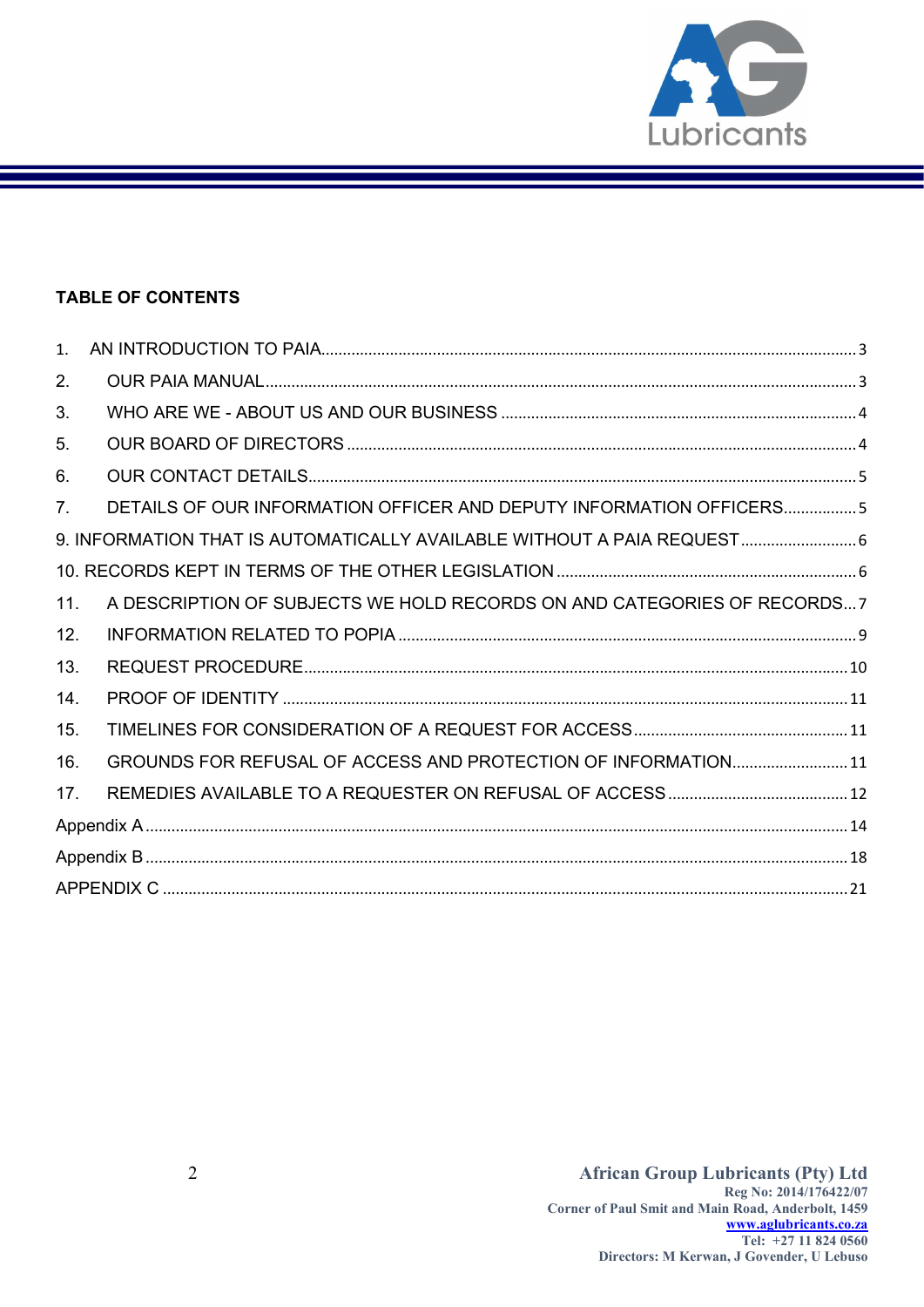

#### 1. AN INTRODUCTION TO PAIA

The Promotion of Access to Information Act, 2000 ("PAIA") came into operation on 9 March 2001.

PAIA seeks, among other things, to give effect to the Constitutional right of access to any information held by the State or by any other person where such information is required for the exercise or protection of any right and gives natural and juristic persons the right of access to records held by either a private or public body, subject to certain limitations, in order to enable them to exercise or protect their rights.

PAIA sets out the requisite procedural issues attached to information requests, including the obligation to compile a PAIA Manual.

Section 51 of PAIA obliges private bodies to compile a manual to enable a person to obtain access to information held by such body and stipulates the minimum requirements that the manual has to comply with.

Where a person is desirous of obtaining information from a private body, in terms of PAIA such request must be made in the format as prescribed and described under the private body's PAIA Manual, and following receipt of the request, such private body must disclose the information if the requester is able to show that the record is required for the exercise or protection of any rights and provided that no grounds of refusal contained in PAIA are applicable.

## 2. OUR PAIA MANUAL

This Manual constitutes African Group Lubricants (Pty) Limited's PAIA manual.

This Manual is compiled in accordance with section 51 of PAIA as amended by the Protection of Personal Information Act, 2013 ("POPI"), which gives effect to everyone's Constitutional right to privacy and largely commenced on 1 July 2020. POPIA promotes the protection of personal information processed by public and private bodies, including certain conditions so as to establish minimum requirements for the processing of personal information. POPI amends certain provisions of PAIA, balancing the need for access to information against the need to ensure the protection of personal information by providing for the establishment of an Information Regulator to exercise certain powers and perform certain duties and functions in terms of POPI and PAIA, providing for the issuing of codes of conduct and providing for the rights of persons regarding unsolicited electronic communications and automated decision making in order to regulate the flow of personal information and to provide for matters concerned therewith.

This PAIA manual also includes information on the submission of objections to the processing of personal information and requests to delete or destroy personal information or records thereof in terms of POPI.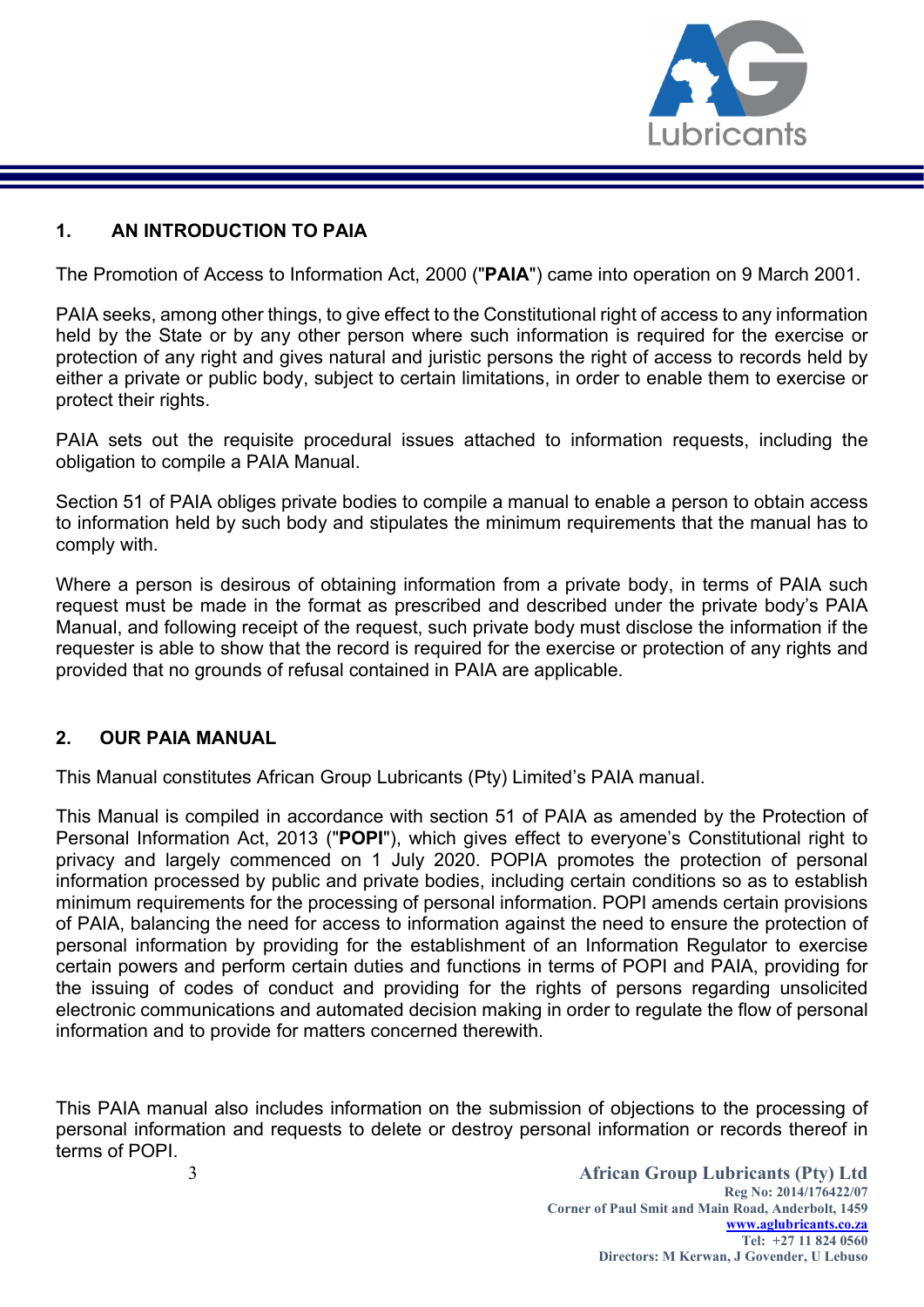

For purposes of this Manual, we refer to ourselves as "AGL", "we"," us" or "our".

We have compiled this Manual to inform you of, and guide you through, the procedural and other requirements with which a PAIA request must comply.

# 3. WHO ARE WE - ABOUT US AND OUR BUSINESS

If you would like to find out more about us, including our main business activities, our company profile is available at https://www.aglubricants.co.za.

# 4. MAIN SUBSIDIARIES AND ASSOCIATE COMPANIES

AGL has the following subsidiaries and associate entities.

- 4.1 AGL Empowered (Pty) Ltd (Reg No: 2016/357762/07)
- 4.2 African Group Lubricants DRC S.A.R.L.U (Reg No: CD/LSH/RCCM/15 B 3706)

If you have a PAIA request you would like to submit to one of them, you should follow the procedures set out in this Manual, as it will also apply to them.

## 5. OUR BOARD OF DIRECTORS

Our directors are:

- 5.1 Mark Kerwan
- 5.2 Jake Govender
- 5.3 Ursula Lebuso

The Management Committee may change from time to time.

Please visit our website Team (aglubricants.co.za) to find out whether there have been any changes.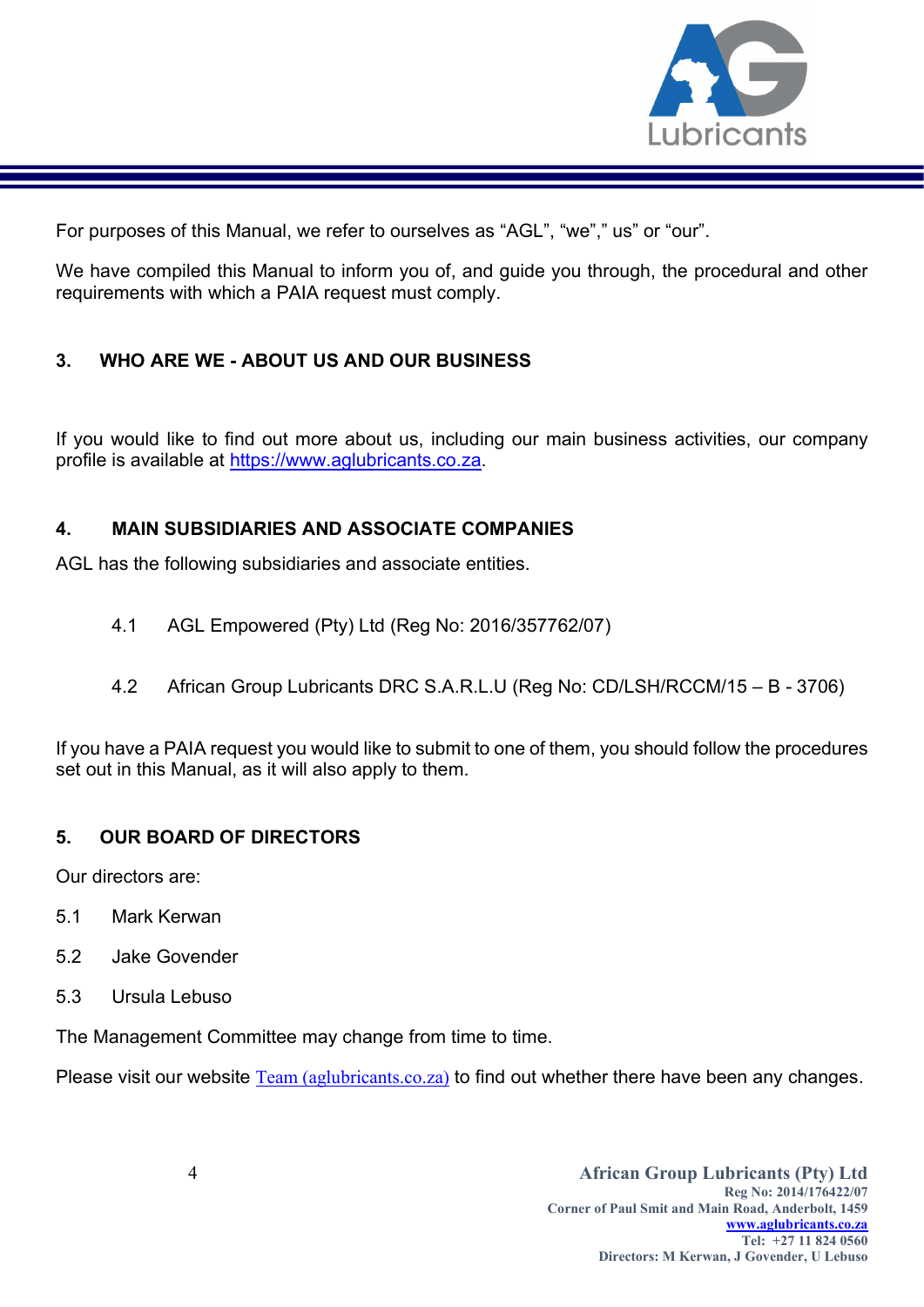

## 6. OUR CONTACT DETAILS

Our general contact details are as follows:

Head Office Physical Address:

African Group Lubricants,

177 Paul Smit Street, Anderbolt, Boksburg, 1459.

Telephone Number: +27(11) 824 0560

# 7. DETAILS OF OUR INFORMATION OFFICER AND DEPUTY INFORMATION OFFICERS

The details of our Information and Deputy Information Officers are as follows:

#### 7.1 Information Officer:-

| Name                                      | Mark Kerwan                                     |
|-------------------------------------------|-------------------------------------------------|
| <b>Physical Address:</b>                  | 177 Paul Smit Street, Anderbolt, Boksburg, 1459 |
| <b>Telephone Number</b>                   | +27(11) 824 0560                                |
| Email                                     | mark.kerwan@aglubricants.co.za                  |
| Information regulator<br>Reference number | TO BE CONFIRMED                                 |

## 7.2 Deputy Information Officers

| Name                                      | <b>Tessa Meyer</b>                              |
|-------------------------------------------|-------------------------------------------------|
| <b>Physical Address:</b>                  | 177 Paul Smit Street, Anderbolt, Boksburg, 1459 |
| <b>Telephone Number</b>                   | $+27(11)$ 824 0560                              |
| Email                                     | tessa.meyer@aglubricants.co.za                  |
| Information regulator<br>Reference number | TO BE CONFIRMED                                 |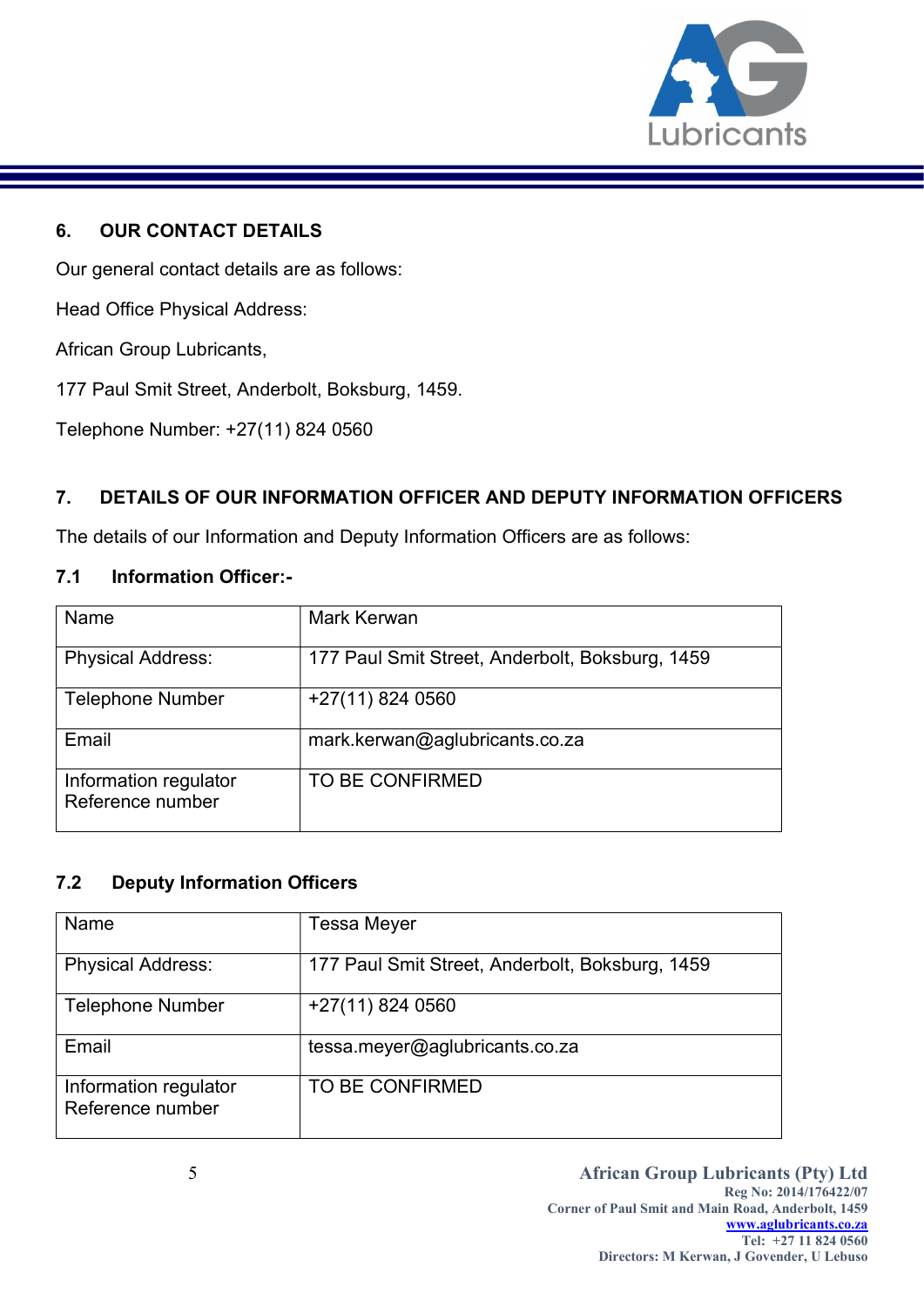

#### 7.3 Correspondence:

For the attention of the Information Officer (copies delivered to the appointed Deputy Information Officer).

Telephone Number for PAIA / POPI requests: +27(11) 824 0560

Email Address for PAIA and POPI requests: rebecca.thaba@aglubricants.co.za

## 8. PAIA GUIDE

In order to assist those who are not familiar with PAIA or POPIA, a Guide that contains information to assist you in understanding how to exercise your rights under PAIA ("the Guide") is available in all the South African official languages.

If you have any queries, or need a copy of the Guide, please contact the Information Regulator directly at:

The Information Regulator (South Africa)

JD House, 27 Stiemens Street, Braamfontein, Johannesburg, 2001

P.O Box 31533, Braamfontein, Johannesburg, 2017

Complaints email: complaints.IR@justice.gov.za

General enquiries email: inforeg@justice.gov.za

## 9. INFORMATION THAT IS AUTOMATICALLY AVAILABLE WITHOUT A PAIA REQUEST

The information available on our website, may be automatically accessed by you without having to go through the formal PAIA request process.

## 10. RECORDS KEPT IN TERMS OF THE OTHER LEGISLATION

AGL is subject to many laws and regulations, some of which require us to keep certain records.

These laws are detailed below:

- 10.1 Constitution of the Republic of South Africa 108 of 1996;
- 10.2 Companies Act 71 of 2008;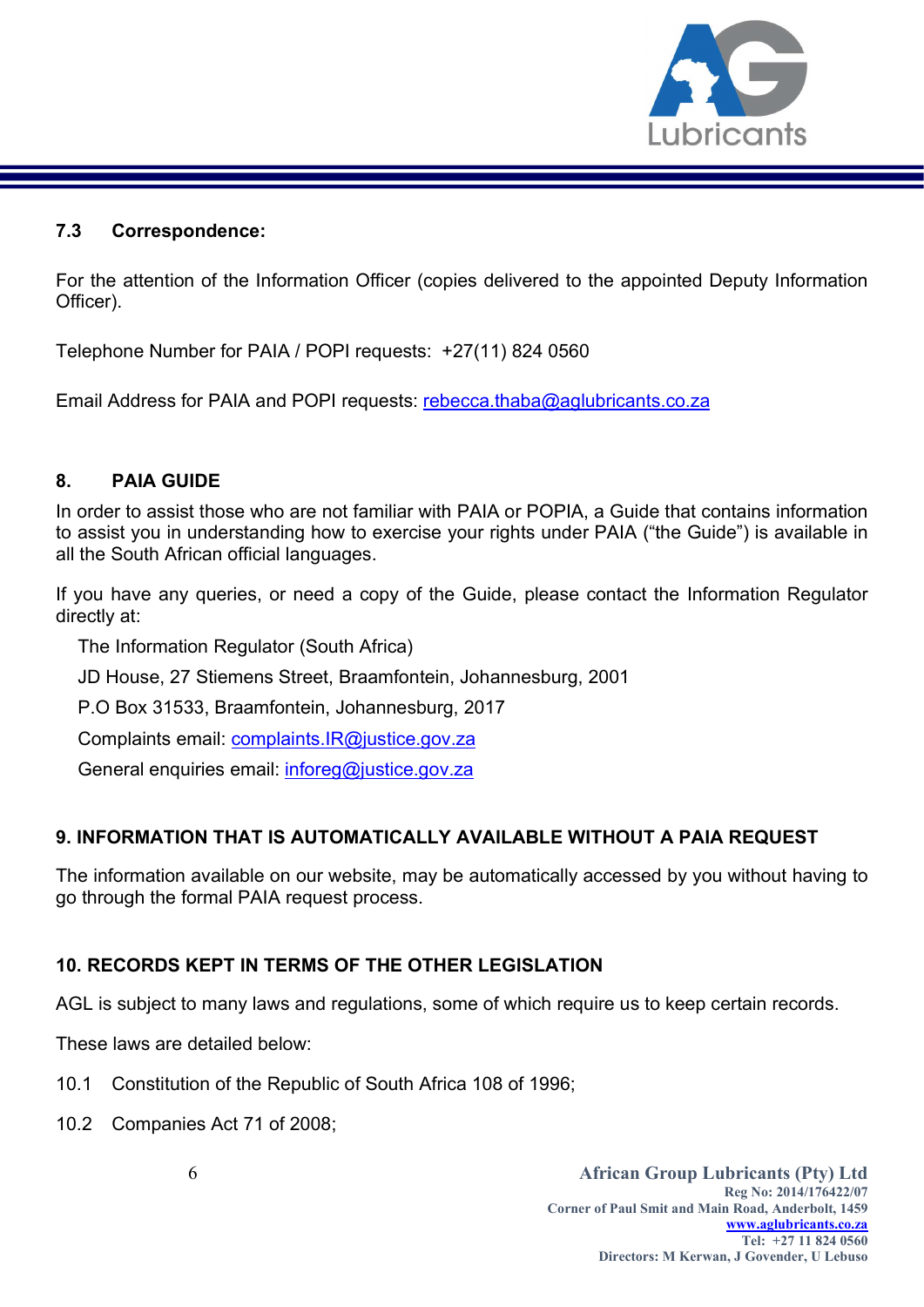

- 10.3 Broad-Based Black Economic Empowerment Act, 53 of 2003;
- 10.4 Currency and Exchanges Act 9 of 1933 (Currency and Exchange Act) read with the Exchange Control Regulations, which were promulgated on 1 December 1961, as amended from time to time:
- 10.5 Prevention and Combating of Corrupt Activities Act, 12 of 2004;
- 10.6 Competition Act 89 of 1998;
- 10.7 Labour Relations Act, 66 of 1995;
- 10.8 Basic Conditions of Employment Act, 75 of 1997;
- 10.9 Employment Equity Act, 55 of 1998;
- 10.10 Occupational Health and Safety Act, 85 of 1993;
- 10.11 Compensation for Occupational Injuries and Diseases Act, 130 of 1993;
- 10.12 Financial Intelligence Centre Act, No. 38 of 2001;
- 10.13 Protection of Personal Information Act (POPI), No. 4 of 2013;
- 10.14 Value Added Tax Act 89 of 1991;
- 10.15 The Income Tax Act 58 of 1962;
- 10.16 National Environmental Management Act No. 107 of 1998;
- 10.17 National Environmental Management Waste Act No. 59 of 2008; and
- 10.18 Customs and Excise Act 91 of 1964

This list is not exhaustive.

# 11. A DESCRIPTION OF SUBJECTS WE HOLD RECORDS ON AND CATEGORIES OF RECORDS

Described below are the records which we hold, divided into categories for ease of reference:

#### 11.1 Companies Act Records

Documents of Incorporation;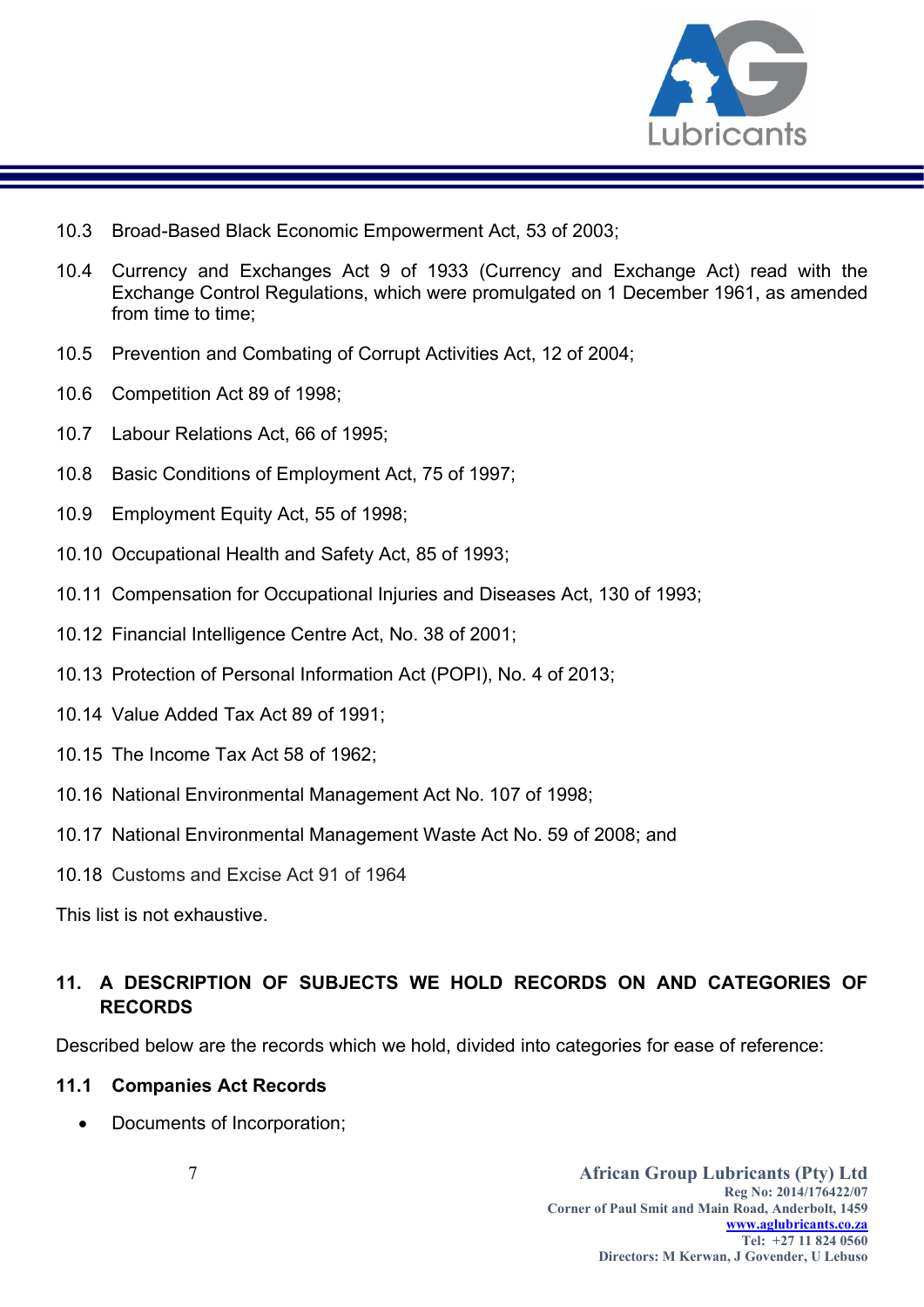

- Memorandum of Incorporation;
- Minutes of Board of Directors meetings and General Meetings;
- Written Resolutions;
- Records relating to the appointment of directors / auditors / company secretary / public officer and other officers;
- Share Register and other Statutory Registers; and
- Other Statutory Records.

## 11.2 Financial Records

- Annual Financial Statements;
- Tax Returns;
- Accounting Records;
- Banking Records;
- Bank Statements;
- Paid Cheques;
- Electronic Banking Records;
- Asset Register;
- Rental Agreements; and
- Invoices.

## 11.3 Income Tax Records

- PAYE Records;
- Documents issued to employees for income tax purposes;
- Records of payments made to SARS on behalf of employees;
- All other statutory compliances;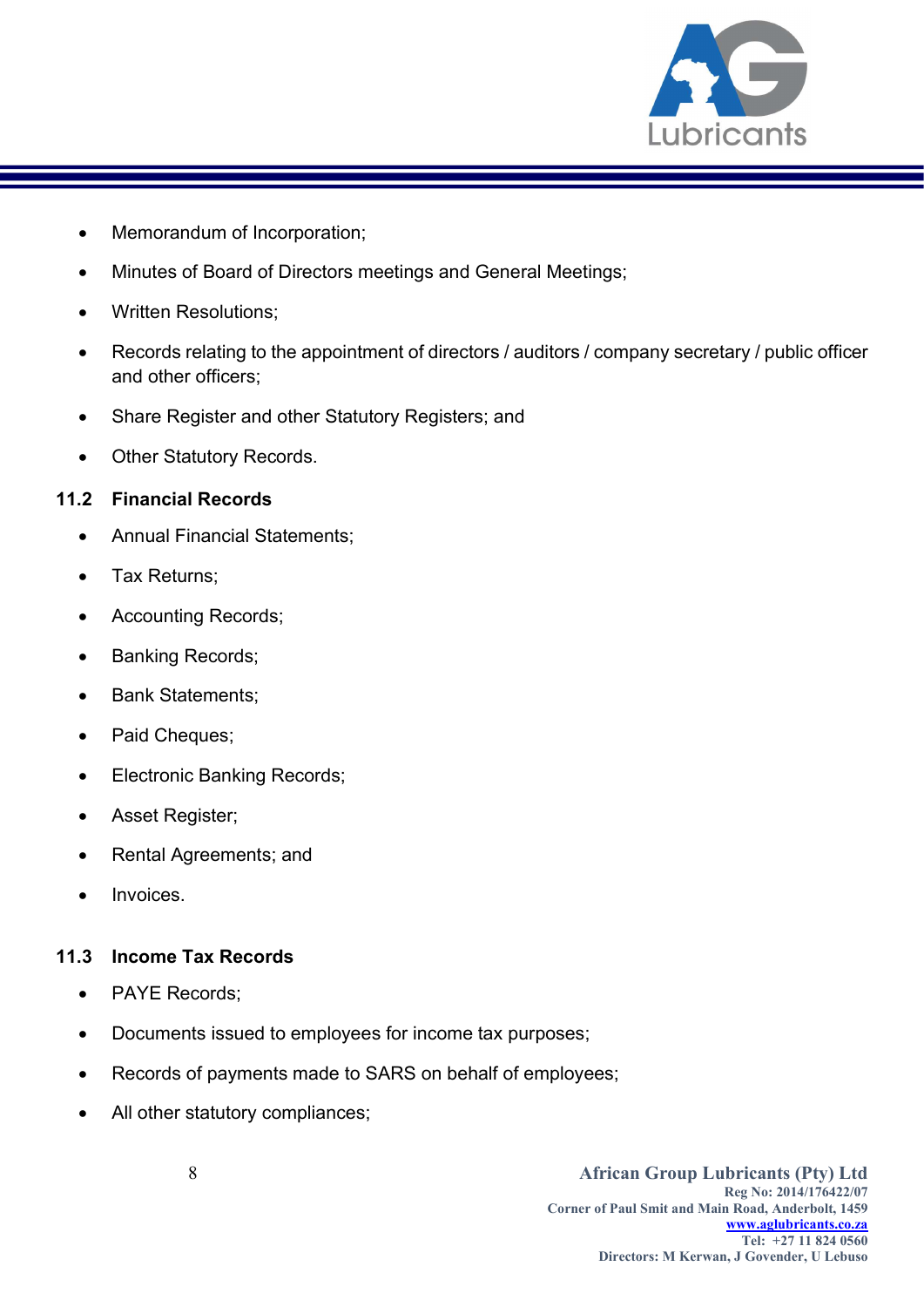

- VAT;
- Regional Services Levies;
- Skills Development Levies;
- UIF; and
- Workmen's Compensation.

## 11.4 Personnel Documents and Records

- Employment contracts;
- Employment policies and procedures;
- Employment Equity Plan;
- Medical Aid records;
- Pension Fund records;
- Internal evaluations and disciplinary records;
- Salary records;
- Disciplinary codes;
- Leave records;
- Training records and manuals;
- Operating manuals;
- Personal records provided by personnel;
- Other statutory records; and
- Related correspondence.

# 12. INFORMATION RELATED TO POPIA

12.1 Introduction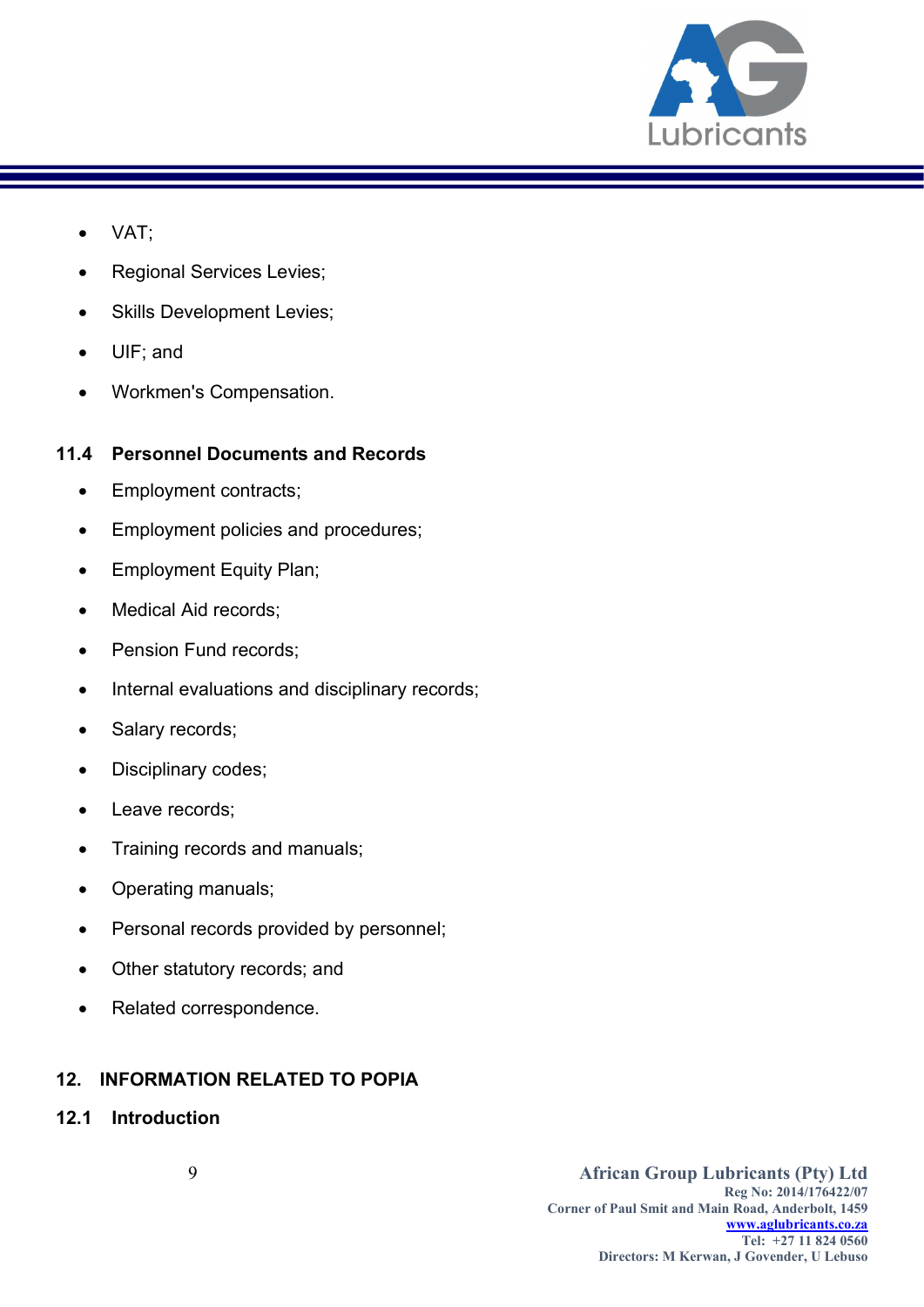

POPIA requires us to provide you with certain information relating to how personal information that we process is, amongst others, used, disclosed and destroyed.

AGL has developed a Data Protection and Information Sharing Policy, which can be made available to you on request or found on our website at **www.aglubricants.co.za** . A hardcopy may also be inspected at our Head Office.

#### 12.2 Information on how you can request your personal information, objections, applications for correction, under POPI section 11(3) and 24 (1) read with regulation 2 and 3, respectively.

Requests for personal information under POPIA must be made in accordance with the provisions of PAIA. This process is outlined in paragraph 13 below.

If we provide you with your personal information, you have the right to request the correction, deletion or destruction of your personal information, in the prescribed form. You may also object to the processing of your personal information in the prescribed form.

The prescribed forms and directions their applicability can be found and accessed in Data Protection and Information Sharing Policy, which can be made available to you on request or found on our website at www.aglubricants.co.za

We will give you a written estimate of the fee for providing you with your personal information, before providing you with the services. We may also require you to provide us with a deposit for all or part of the fee prior to giving you the requested personal information.

POPI provides that a data subject may, upon proof of identity, request AGL to confirm, free of charge, all the information it holds about the data subject and may request access to such information, including information about the identity of third parties who have or have had access to such information.

POPI also provides that where the data subject is required to pay a fee for services provided to him/her, AGL must provide the data subject with a written estimate of the payable amount before providing the service and may require that the data subject pays a deposit for all or part of the fee.

## 13. REQUEST PROCEDURE

## 13.1 Completion of the prescribed form

Any request for access to a record from a private body in terms of PAIA must substantially correspond with the form attached hereto marked Appendix A - FORM C - Request for access to record of private body (Section 53(1) of PAIA) [Regulation 10].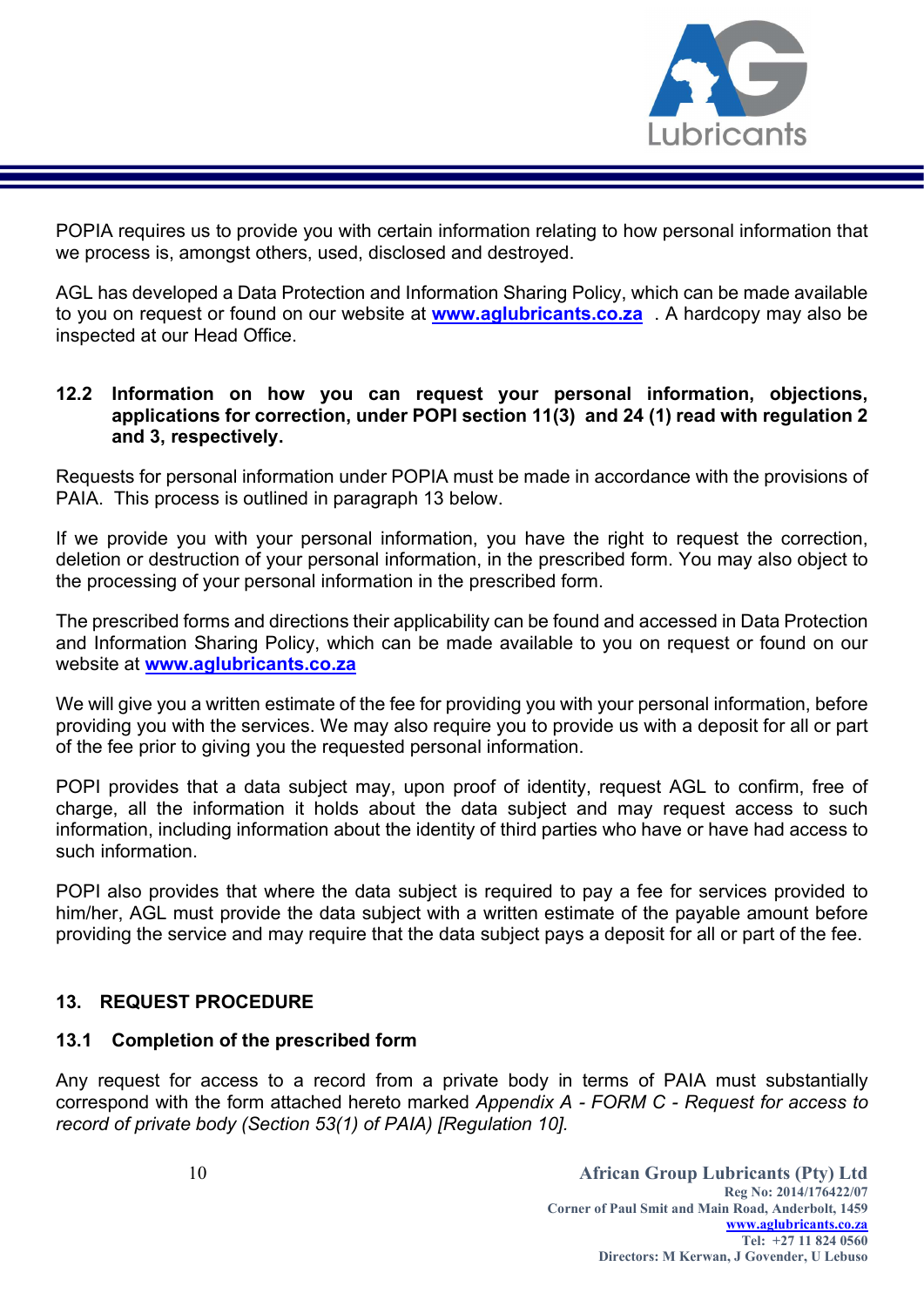

A request for access to information which does not comply with the formalities as prescribed by PAIA will be returned to you.

## 13.2 Payment of the prescribed fees

A Fee may be payable, depending on the type of information requested, as described under Appendix B - Fees in respect of private bodies.

There are two categories of fees which are payable:

- The request fee: R50
- The access fee: This is calculated by considering reproduction costs, search and preparation costs, as well as postal costs.

Section 54 of PAIA entitles AGL to levy a charge or to request a fee to enable it to recover the cost of processing a request and providing access to records. The fees that may be charged are set out in Regulation 9(2)(c) promulgated under PAIA.

Where a decision to grant a request has been taken, the record will not be disclosed until the necessary fees have been paid in full.

## 14. PROOF OF IDENTITY

Proof of identity is required to authenticate your identity and the request. You will, in addition to this prescribed form, be required to submit acceptable proof of identity such as a certified copy of your identity document or other legal forms of identity.

# 15. TIMELINES FOR CONSIDERATION OF A REQUEST FOR ACCESS

Requests will be processed within 30 (thirty) days, unless the request contains considerations that are of such a nature that an extension of the time limit is needed.

Should an extension be required, you will be notified, together with reasons explaining why the extension is necessary.

## 16. GROUNDS FOR REFUSAL OF ACCESS AND PROTECTION OF INFORMATION

There are various grounds upon which a request for access to a record may be refused. These grounds include: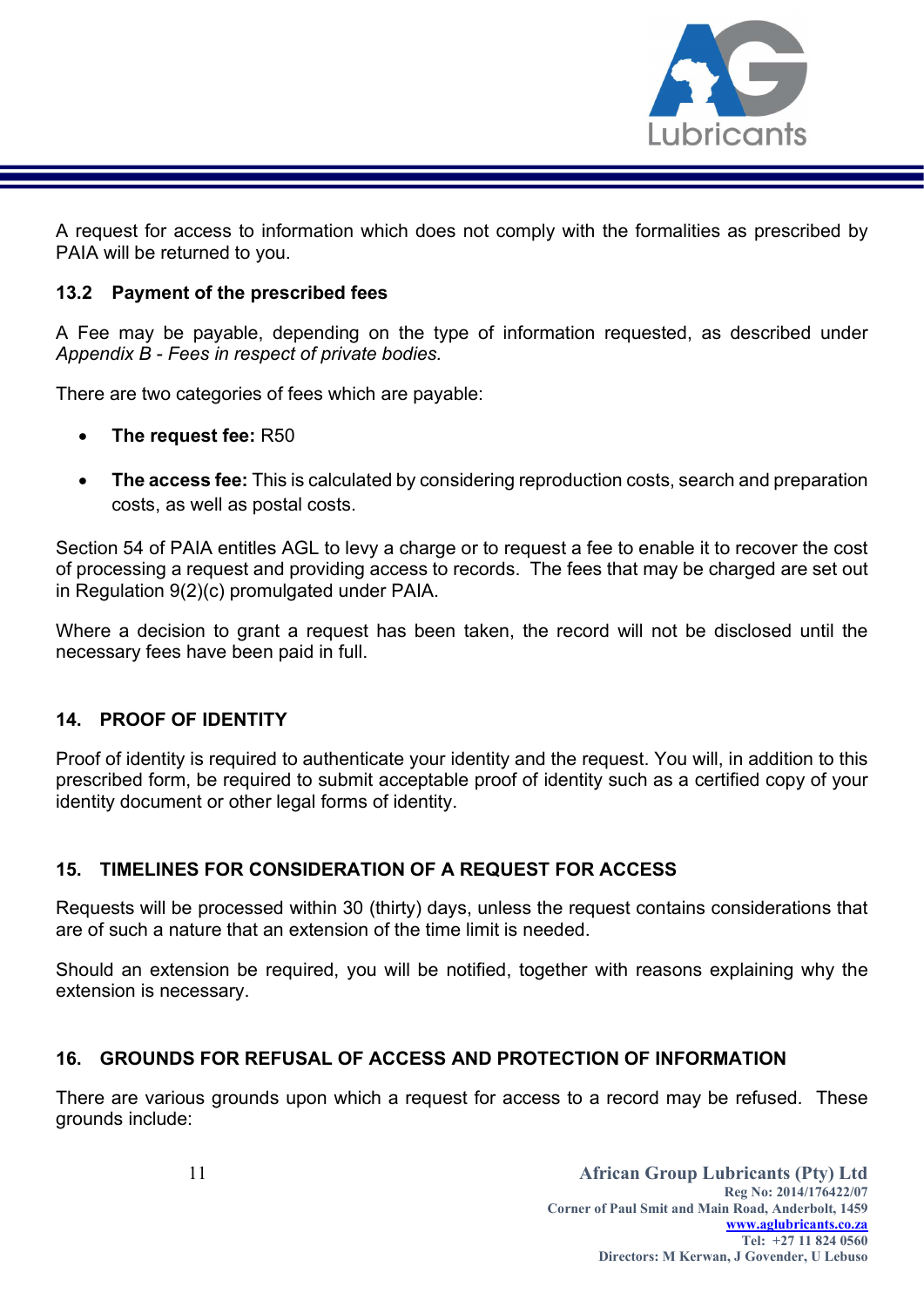

- 16.1 the protection of personal information of a third person (who is a natural person) from unreasonable disclosure;
- 16.2 the protection of commercial information of a third party (for example: trade secrets; financial, commercial, scientific or technical information that may harm the commercial or financial interests of a third party);
- 16.3 if disclosure would result in the breach of a duty of confidence owed to a third party;
- 16.4 if disclosure would jeopardize the safety of an individual or prejudice or impair certain property rights of a third person;
- 16.5 if the record was produced during legal proceedings, unless that legal privilege has been waived;
- 16.6 if the record contains trade secrets, financial or sensitive information or any information that would put AGL at a disadvantage in negotiations or prejudice it in commercial competition; and/or
- 16.7 if the record contains information about research being carried out or about to be carried out on behalf of a third party or by AGL.

Section 70 of PAIA contains an overriding provision. Disclosure of a record is compulsory if it would reveal (i) a substantial contravention of, or failure to comply with the law; or (ii) there is an imminent and serious public safety or environmental risk; and (iii) the public interest in the disclosure of the record in question clearly outweighs the harm contemplated by its disclosure.

If the request for access to information affects a third party, then such third party must first be informed within 21 (twenty one) days of receipt of the request. The third party would then have a further 21 (twenty one) days to make representations and/or submissions regarding the granting of access to the record.

## 17. REMEDIES AVAILABLE TO A REQUESTER ON REFUSAL OF ACCESS

If the Information Officer decides to grant a requester access to the particular record, such access must be granted within 30 (thirty) days of being informed of the decision.

There is an appeal procedure that may be followed after a request to access information has been refused, which will be described in the correspondence addressed to you by the Information Officer.

In the event that you are not satisfied with the outcome of the appeal, you are entitled to apply to the Information Regulator or a court of competent jurisdiction to take the matter further.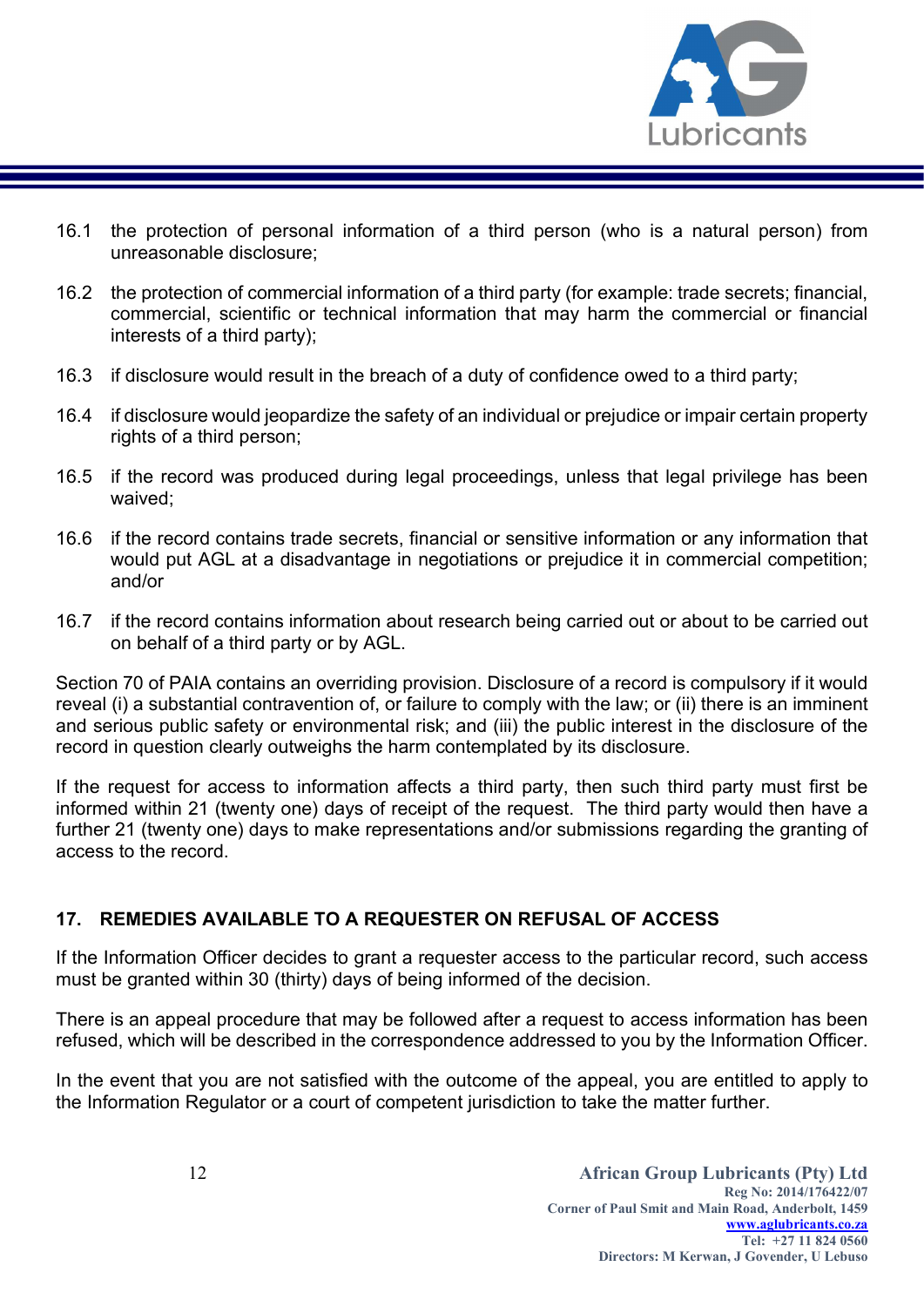

Where a third party is affected by the request for access and the Information Officer has decided to grant you access to the record, the third party has 30 (thirty) days in which to appeal the decision in a court of competent jurisdiction. If no appeal has been lodged by the third party within 30 (thirty) days, you must be granted access to the record.

## 19. AVAILABILITY OF THIS MANUAL

Copies of this Manual are available for inspection, free of charge, at the Head Office of African Group Lubricants (Pty) Ltd, or found on our website at www.aglubricants.co.za.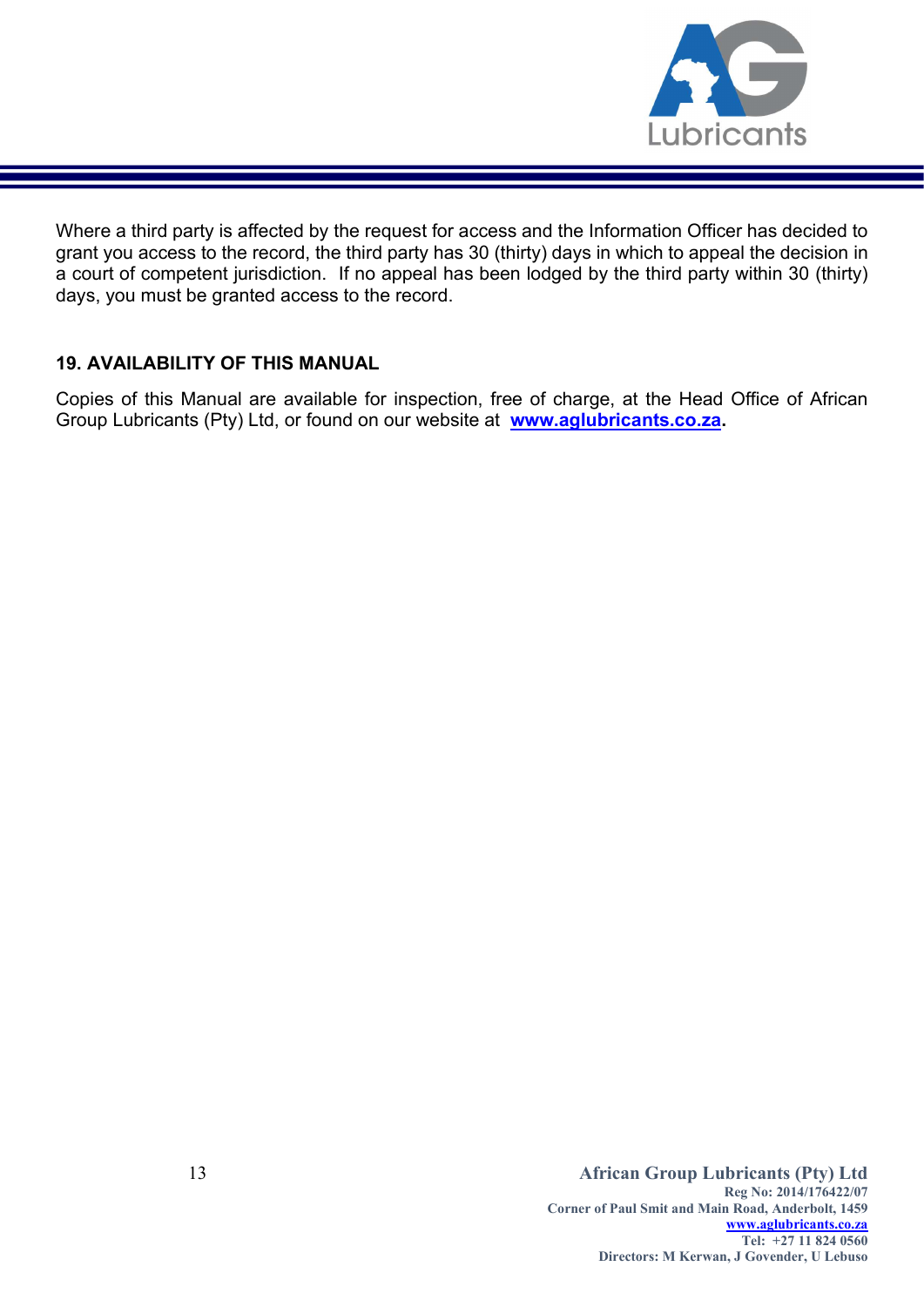Appendix A

J752

#### REPUBLIC OF SOUTH AFRICA



#### REQUEST FOR ACCESS TO RECORD OF PRIVATE BODY (Section 53(1) of the Promotion of Access to Information Act, 2000 (Act No. 2 of 2000)) [Regulation 10]

A. PARTICULARS OF PRIVATE BODY

The Head:

#### B. PARTICULARS OF PERSON REQUESTING ACCESS TO THE RECORD

(a) The particulars of the person who requests access to the record must be given below. (b) The address and/or fax number in the Republic to which the information is to be sent must be given. (c) Proof of the capacity in which the request is made, if applicable, must be attached

|                      | Full names and surname: |
|----------------------|-------------------------|
| Identity number:     |                         |
|                      |                         |
| Postal address:      | .                       |
| Telephone<br>number: | Fax number: ()          |
| E-mail address:      |                         |

Capacity in which request is made, when made on behalf of another person: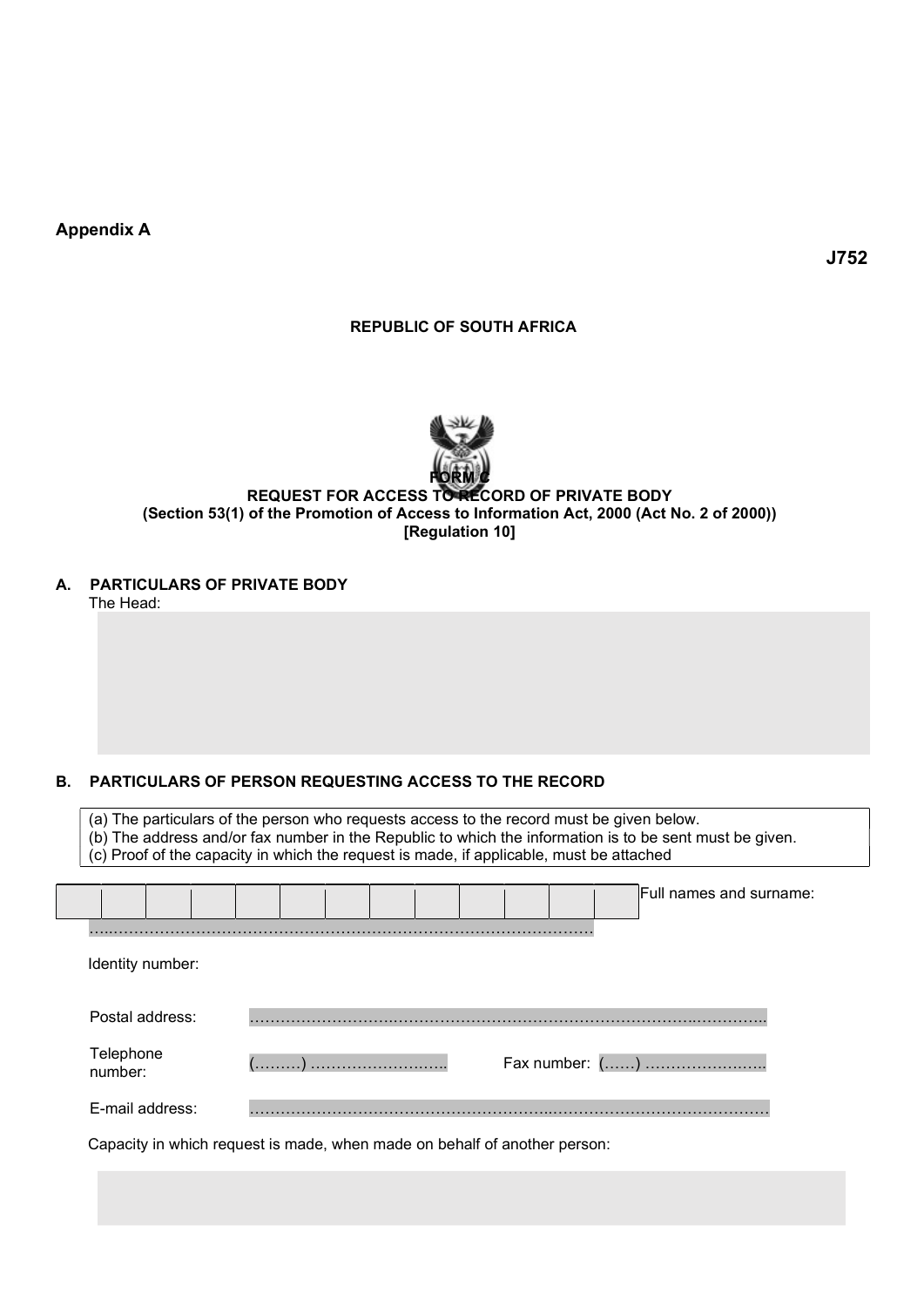# C. PARTICULARS OF PERSON ON WHOSE BEHALF REQUEST IS MADE

This section must be completed ONLY if a request for information is made on behalf of another person.

Full names and surname: …..…………………………………………………………………………...………

Identity number:

#### D. PARTICULARS OF RECORD

(a) Provide full particulars of the record to which access is requested, including the reference number if that is known to you, to enable the record to be located. (b) If the provided space is inadequate, please continue on a separate folio and attach it to this form. The

requester must sign all the additional folios.

1. Description of record or relevant part of the record:

…………………………………………………………………………………………………………….………...…… ………………………………………………………………………..…………………………………...…………….. …...……………………………………………………………………..………………………………..……………… 2. Reference number, if available:

………………………………………………………………………………………………………………..…………

3. Any further particulars of record:

……………..……..……………………………………………………………………………………….…………… ………………….………………………………………………………………………………………………………

## E. FEES

| (a) A request for access to a record, other than a record containing personal information about yourself, |
|-----------------------------------------------------------------------------------------------------------|
| will be processed only after a request fee has been paid.                                                 |
| (b) You will be notified of the amount required to be paid as the request fee.                            |
| (c) The fee payable for access to a record depends on the form in which access is required and the        |
| reasonable time required to search for and prepare a record.                                              |
| (d) If you qualify for exemption of the payment of any fee, please state the reason for exemption.        |
|                                                                                                           |

Reason for exemption from payment of fees:

………………………………………………………………………………………………………………………….. …………………………………………………………………………………………………………………….……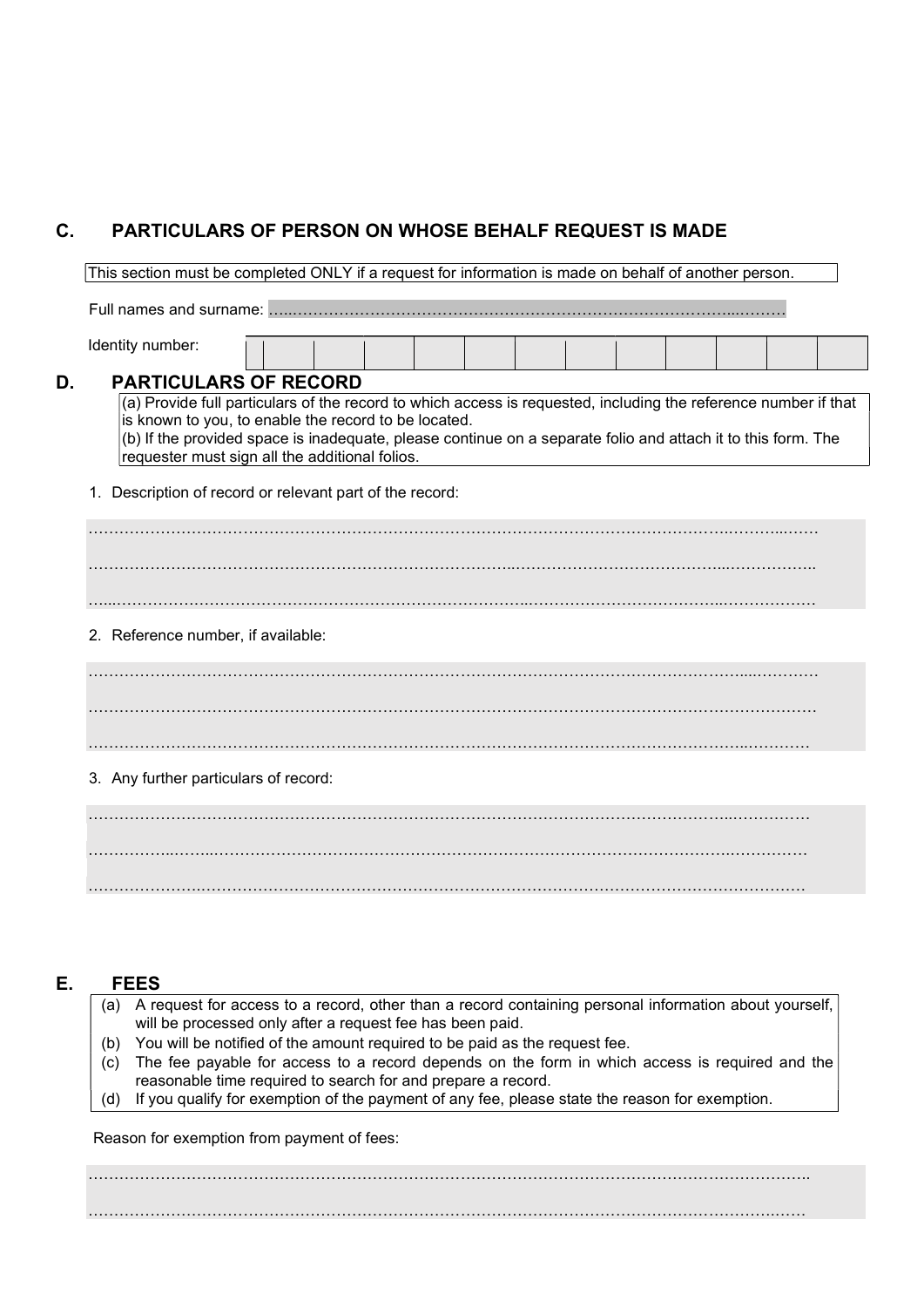# F. FORM OF ACCESS TO RECORD

If you are prevented by a disability to read, view or listen to the record in the form of access provided for in 1 to 4 below, state your disability and indicate in which form the record is required.

Disability: ……………………………………. Form in which record is required: ………………………

Mark the appropriate box with an X.

NOTES:

- (a) Compliance with your request for access in the specified form may depend on the form in which the record is available.
- (b) Access in the form requested may be refused in certain circumstances. In such a case you will be informed if access will be granted in another form.
- (c) The fee payable for access to the record, if any, will be determined partly by the form in which access is requested.

| 1. If the record is in written or printed form:                                                                                               |                                                 |  |                                                               |                                                                   |  |
|-----------------------------------------------------------------------------------------------------------------------------------------------|-------------------------------------------------|--|---------------------------------------------------------------|-------------------------------------------------------------------|--|
|                                                                                                                                               | copy of record*                                 |  | inspection of record                                          |                                                                   |  |
| 2. If record consists of visual images -<br>(this includes photographs, slides, video recordings, computer-generated images, sketches, etc.): |                                                 |  |                                                               |                                                                   |  |
|                                                                                                                                               | view the images                                 |  | copy of the images*                                           | transcription of<br>the images*                                   |  |
| 3. If record consists of recorded words or information which can be reproduced in sound:                                                      |                                                 |  |                                                               |                                                                   |  |
|                                                                                                                                               | listen to the<br>soundtrack (audio<br>cassette) |  | transcription of soundtrack* (written<br>or printed document) |                                                                   |  |
| 4. If record is held on computer or in an electronic or machine-readable form:                                                                |                                                 |  |                                                               |                                                                   |  |
|                                                                                                                                               | printed copy of<br>record*                      |  | printed copy of information derived<br>from the record*       | copy in computer<br>readable form*<br>(stiffy or compact<br>disc) |  |
| $\mathbf{a}$                                                                                                                                  |                                                 |  |                                                               |                                                                   |  |

\*If you requested a copy or transcription of a record (above), do you wish the copy or transcription to be posted to you? Postage is payable. YES | NO

## G. PARTICULARS OF RIGHT TO BE EXERCISED OR PROTECTED

If the provided space is inadequate, please continue on a separate folio and attach it to this form. The requester must sign all the additional folios.

1. Indicate which right is to be exercised or protected:

…………………………………………………………………………………………………………………….. …………………………………………………………………………………………………………………….. …………………………………………………………………………………………………………………...…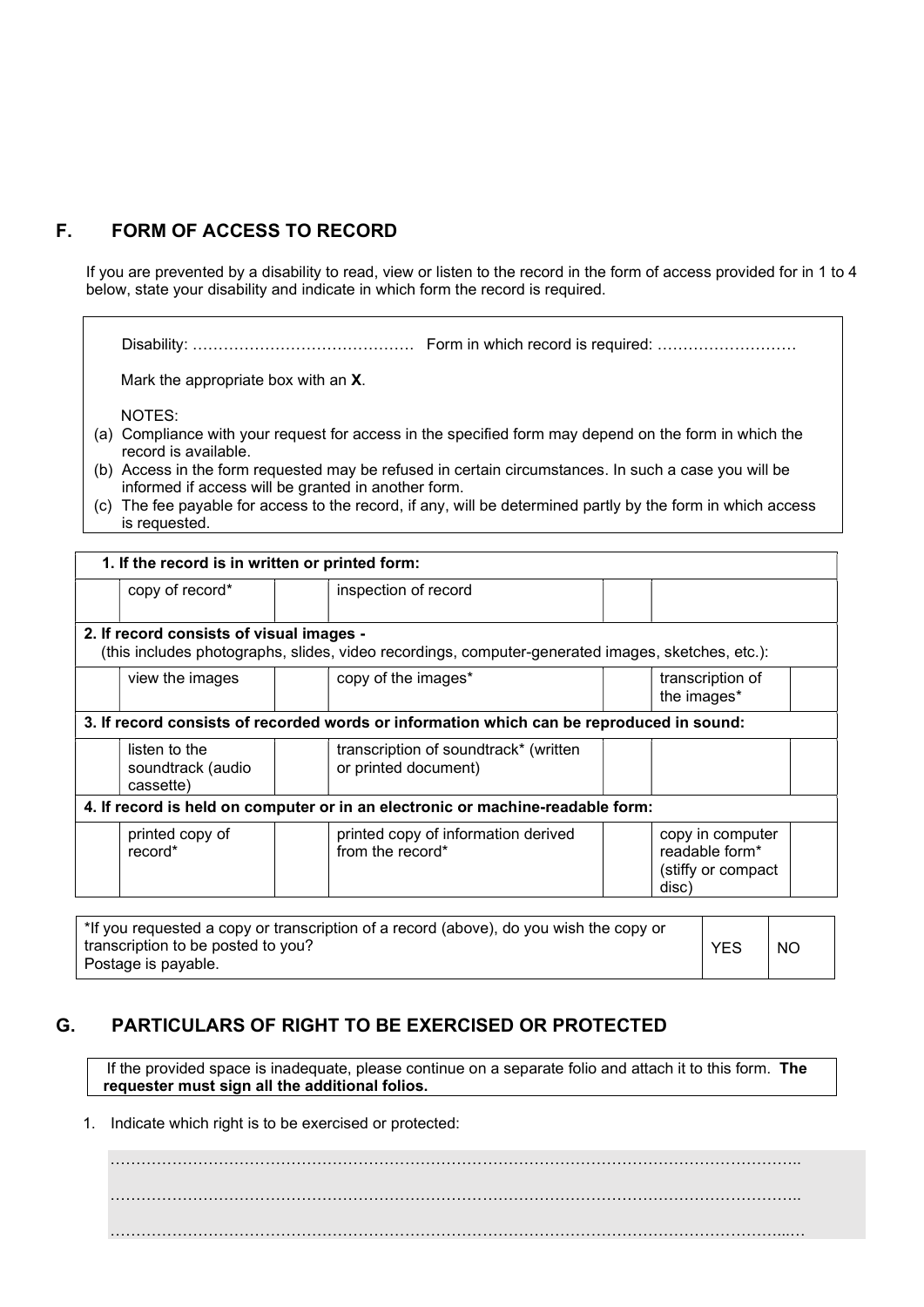2. Explain why the record requested is required for the exercise or protection of the aforementioned right:

……………………………………………………………………………………………………………………..

# H. NOTICE OF DECISION REGARDING REQUEST FOR ACCESS

You will be notified in writing whether your request has been approved / denied. If you wish to be informed in another manner, please specify the manner and provide the necessary particulars to enable compliance with your request.

How would you prefer to be informed of the decision regarding your request for access to the record?

……………………………………………………………………………………………………………………..

Signed at …………………………………. this day………… of …………………………year …….

……………………………………………………………… SIGNATURE OF REQUESTER / PERSON ON WHOSE BEHALF REQUEST IS MADE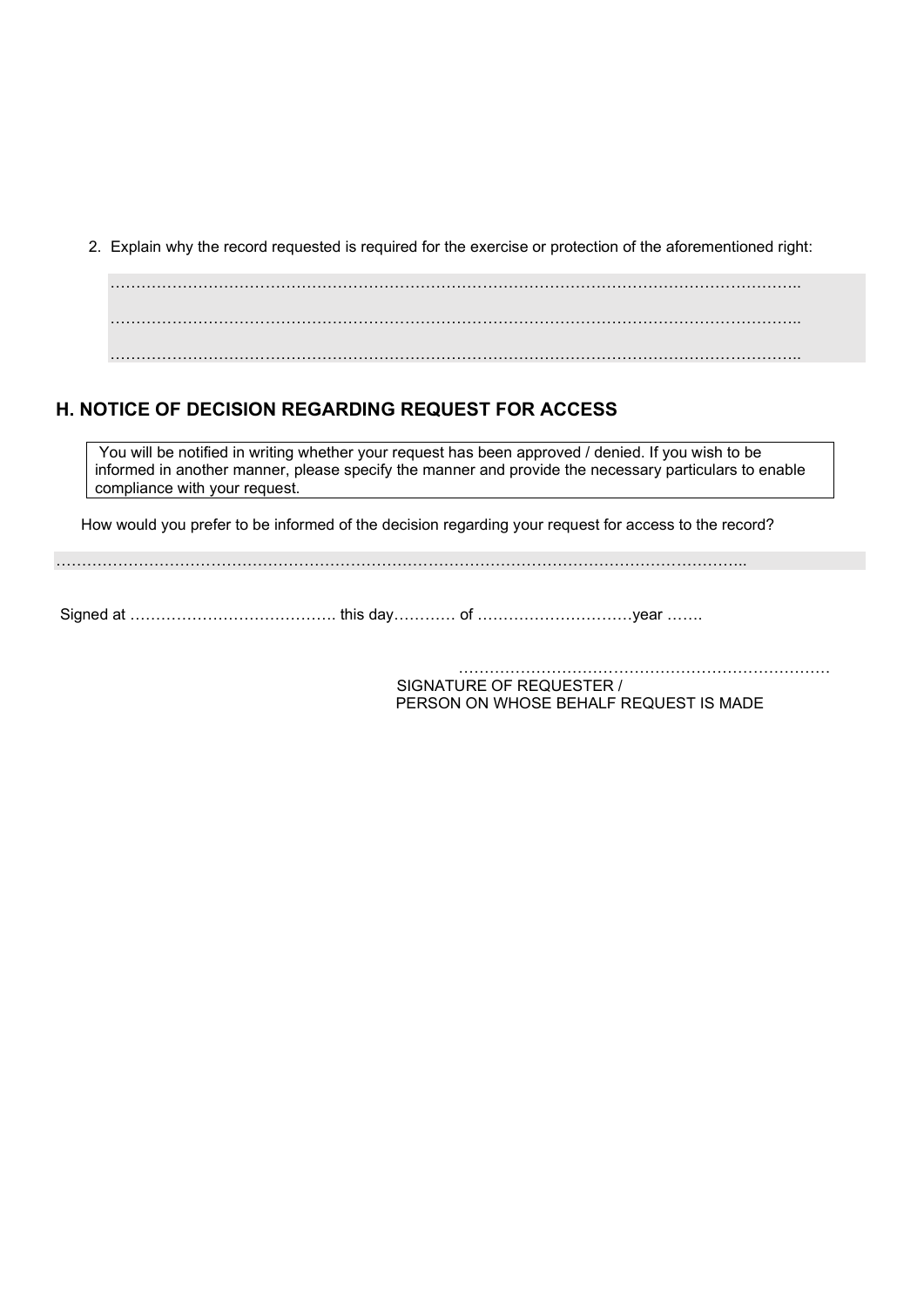#### Appendix B

#### FEES IN RESPECT OF PRIVATE BODIES

- 1. The "request fee" payable by a requester, other than a personal requester, referred to in section 54(1) of the Act, is R50
- 2. The "fees for reproduction" referred to in section 52(3) and "access fees" payable by a requester referred to in section 54(7), unless exempted under section 54(8) of the Act, are as follows:
	- (a) for every photocopy of an A4-size page or part thereof R1 R10
	- (b) for every printed copy of an A4-size page or part thereof held on a computer or in electronic or machine-readable form - R0 - R75
	- (c) for a copy in a computer-readable form on:
		- (i) stiffy disc R7 R50
		- (ii) compact disc R70
	- (d) (i) for a transcription of visual images, for an A4-size page or part thereof R40;
		- (ii) for a copy of visual images R60
	- (e) (i) for transcription of an audio record, for an A4-size page or part thereof R20;
		- (ii) for a copy of an audio record R30
	- (f) To search for the record for disclosure, R30 for each hour or part of an hour reasonably required for such search.

The actual postal fee is payable when a copy of a record must be posted to a requester Exemptions from paying "access fees."

Person or persons exempted from paying access fees:

- (i) A single person whose annual income does not exceed R14,712.00; or
- (ii) Married persons or a person and his/her life partner whose annual income does not exceed R27,192.00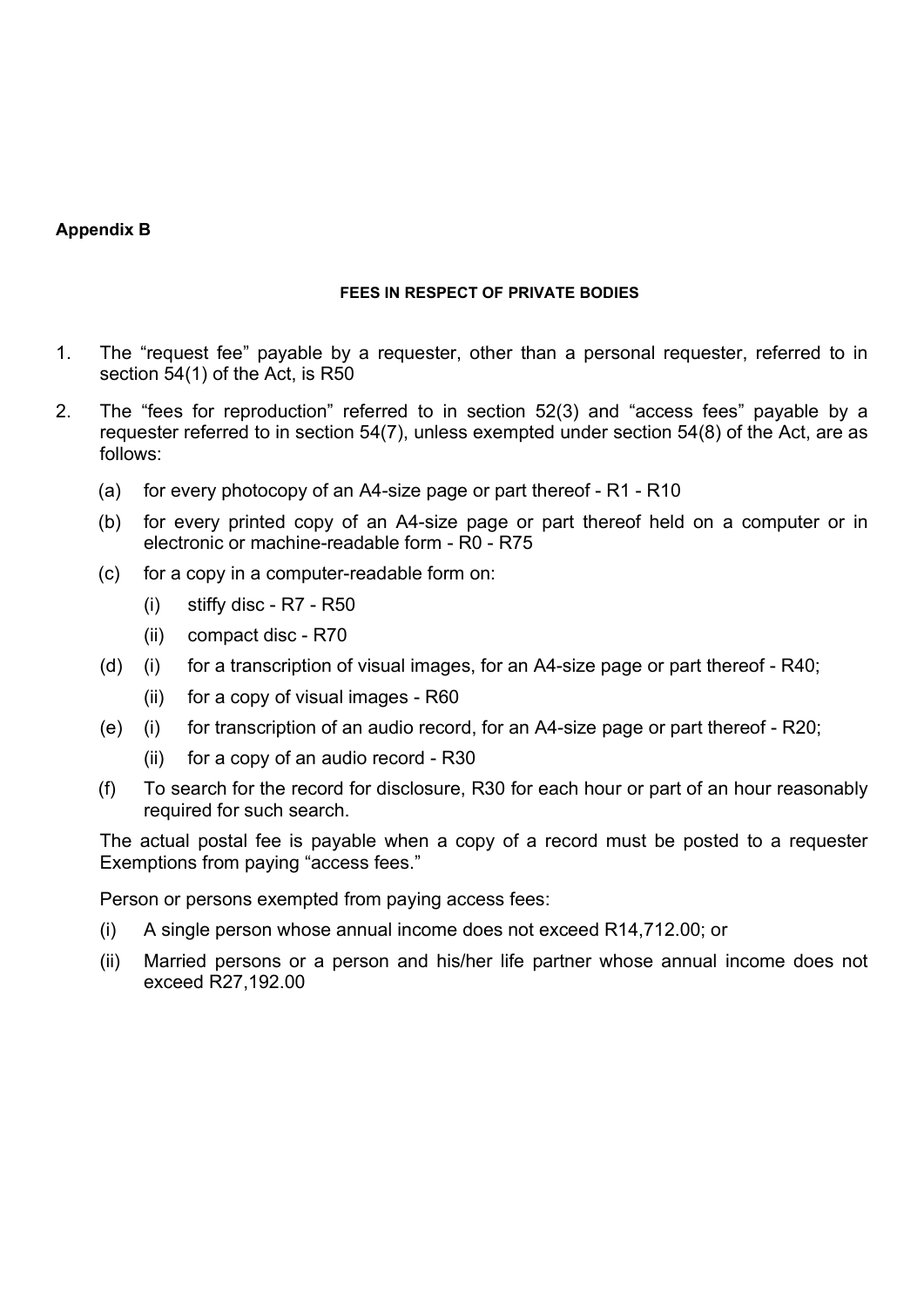# FEES IN RESPECT OF PRIVATE BODIES IN TERMS OF PAIA

- 1. The fee for a copy of the Manual as contemplated in regulation 9(2)(c) of PAIA is R1,10 for every photocopy of an A4-size page or part thereof.
- 2. The fees for reproduction referred to in regulation 11 (1) of PAIA are as follows·
	- (a) For every photocopy of an A4-size page or part thereof R 1,10.
	- (b) For every printed copy of an A4-size page or part thereof held on a computer or in electronic or machine-readable form R0,75.
	- (c) For a copy in a computer-readable form on
		- (i) stiffy disc R7,50;
		- (ii) compact disc R70,00.
	- (d) (i) For a transcription of visual images, for an A4-s1ze page or part thereof R40,00;
		- (ii) For a copy of visual images R60,00.
	- (e) (i) For a transcription of an audio record, for an A4-size page or part thereof R20,00;
		- (ii) For a copy of an audio record R30,00.
- 3. The request fee payable by a requester, other than a personal requester, referred to in Regulation 11(2) of PAIA is R50,00.
- 4. The access fees payable by a requester referred to in Regulation 11(3) of PAIA are as follows:
	- (1) (a) For every photocopy of an A4-size page or part thereof R1,10.
		- (b) For every printed copy of an A4-size page or part thereof held on a computer or in electronic or machine-readable form R0,75.
		- (c) For a copy in a computer-readable form on
			- (i) stiffy disc R7,50;
			- (ii) compact disc R70,00.
		- (d) (i) For a transcription of visual images, for an A4-size page or part thereof R40,00;
			- (ii) For a copy of visual images R60,00.
		- (e) (i) For a transcription of an audio record, for an A4-size page or part thereof R20,00;
			- (ii) For a copy of an audio record R30,00.
		- (f) To search for and prepare the record for disclosure, R30,00 for each hour or part of an hour reasonably required for such search and reparation.
- (2) For purposes of section 54(2) of PAIA, the following applies: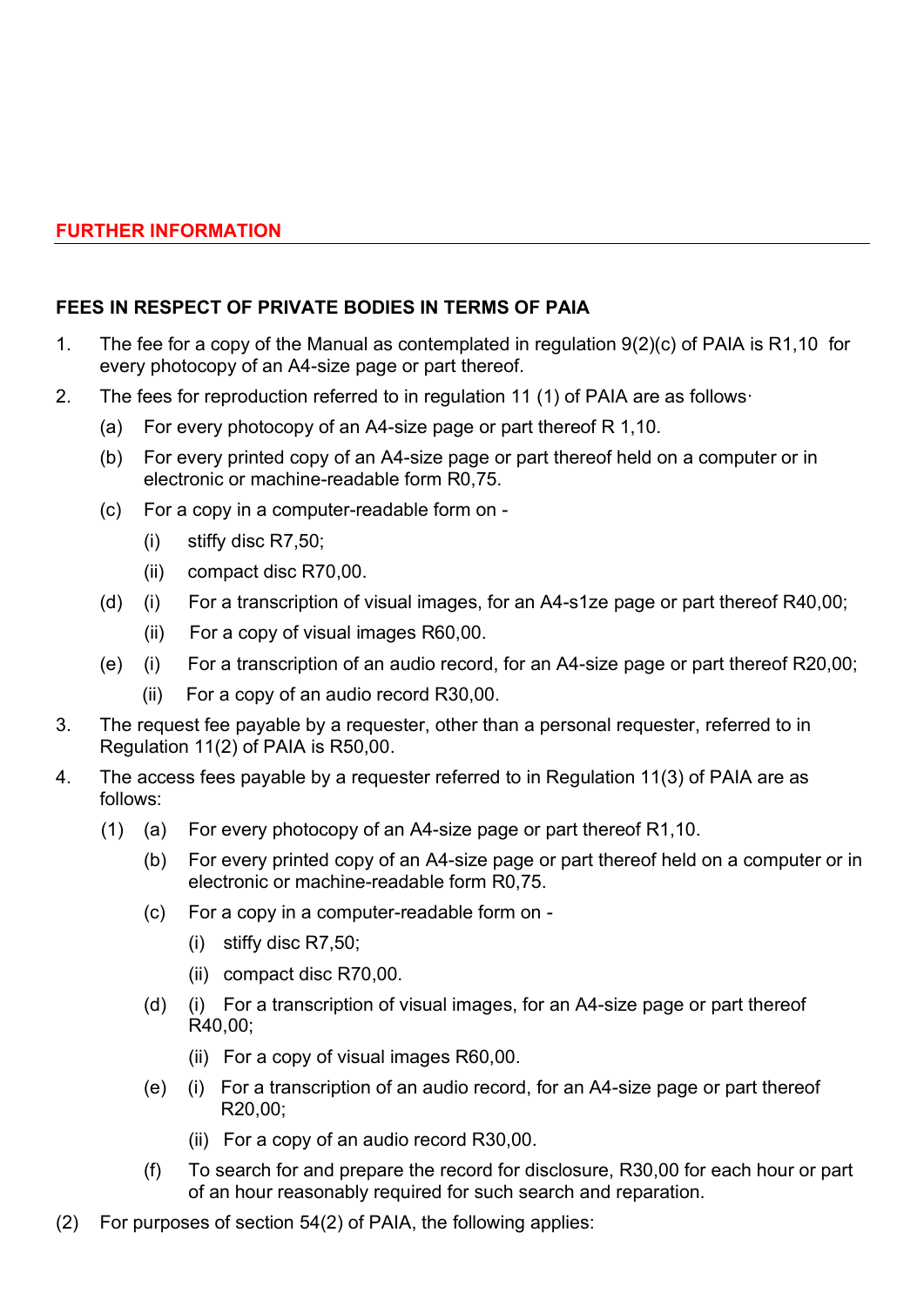- (a) six hours as the hours to be exceeded before a deposit is payable; and
- (b) one third of the access fee is payable as a deposit by the requester.
- (3) The actual postage is payable when a copy of a record must be posted to a requester.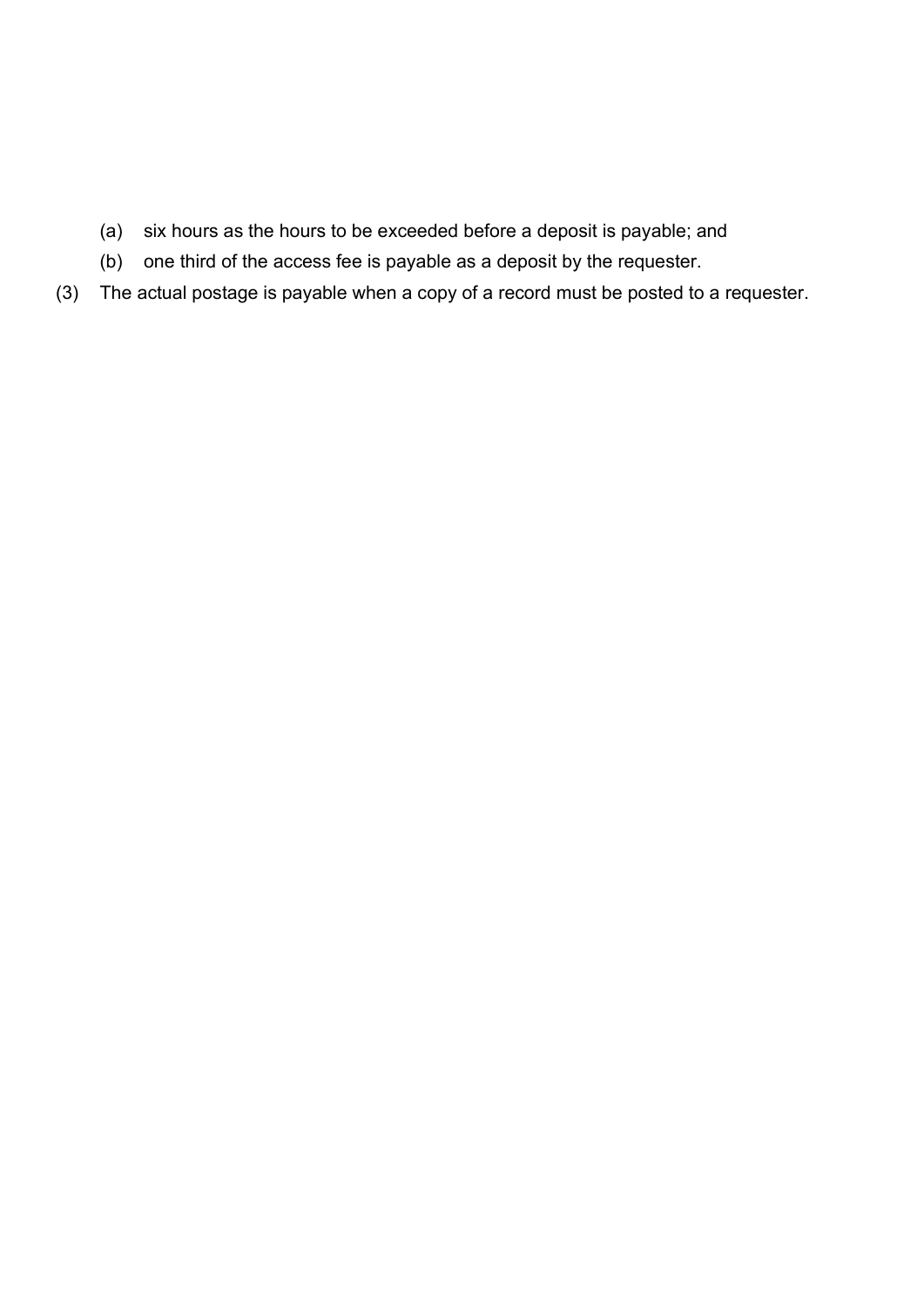#### APPENDIX C

RECORDS THAT MAY BE KEPT IN TERMS OF THE OTHER LEGISLATION (WHERE APPLICABLE TO AGL)

- Accreditation for Conformity Assessment, Calibration and Good Laboratory Practice Act 19 of 2006 (Science)
- Administration of Estates Act 66 of 1965 (Estates)
- Administrative Adjudication of Road Traffic Offences Act 46 of 1998 (Transport)
- Admission of Advocates Act 74 of 1964 (Professions)
- Advertising on Roads and Ribbon Development Act 2 of 1940 (Environment and Conservation)
- Advisory Board on Social Development Act 3 Of 2001 (Welfare and Pensions)
- African Renaissance and International Co-operation Fund Act 51 of 2000 (Finance)
- Aged Persons Act 81 of 1967 (Welfare and Pensions)
- Agricultural Debt Management Act 45 of 2001 (Farming)
- Airports Company Act 44 of 1993 (Transport)
- Alienation of Land Act 68 of 1981 (Contract and Delict)
- Appeals Amendment Act 105 of 1982 (Procedural Law)
- Apportionment of Damages Act 34 of 1956 (Contract and Delict)
- Arbitration Act 42 of 1965 (Procedural Law)
- Architectural Profession Act 44 of 2000 (Professions)
- Associated Institutions Pension Fund Act 41 of 1963 (Welfare and Pensions)
- Associated Institutions Provident Fund Act 11 of 1971 (Welfare and Pensions)
- Atmospheric Pollution Prevention Act45 of 1965 (Environment and Conservation)
- Attorneys Act 53 of 1979 (Professions)
- Auditing Profession Act 26 of 2005 (Professions)
- Aviation Act 74 of 1962 (Transport)
- Banking Institutions Act 25 of 1946 (Financial Institutions and Insurance)
- Banks Act 94 of 1990 (Financial Institutions and Insurance)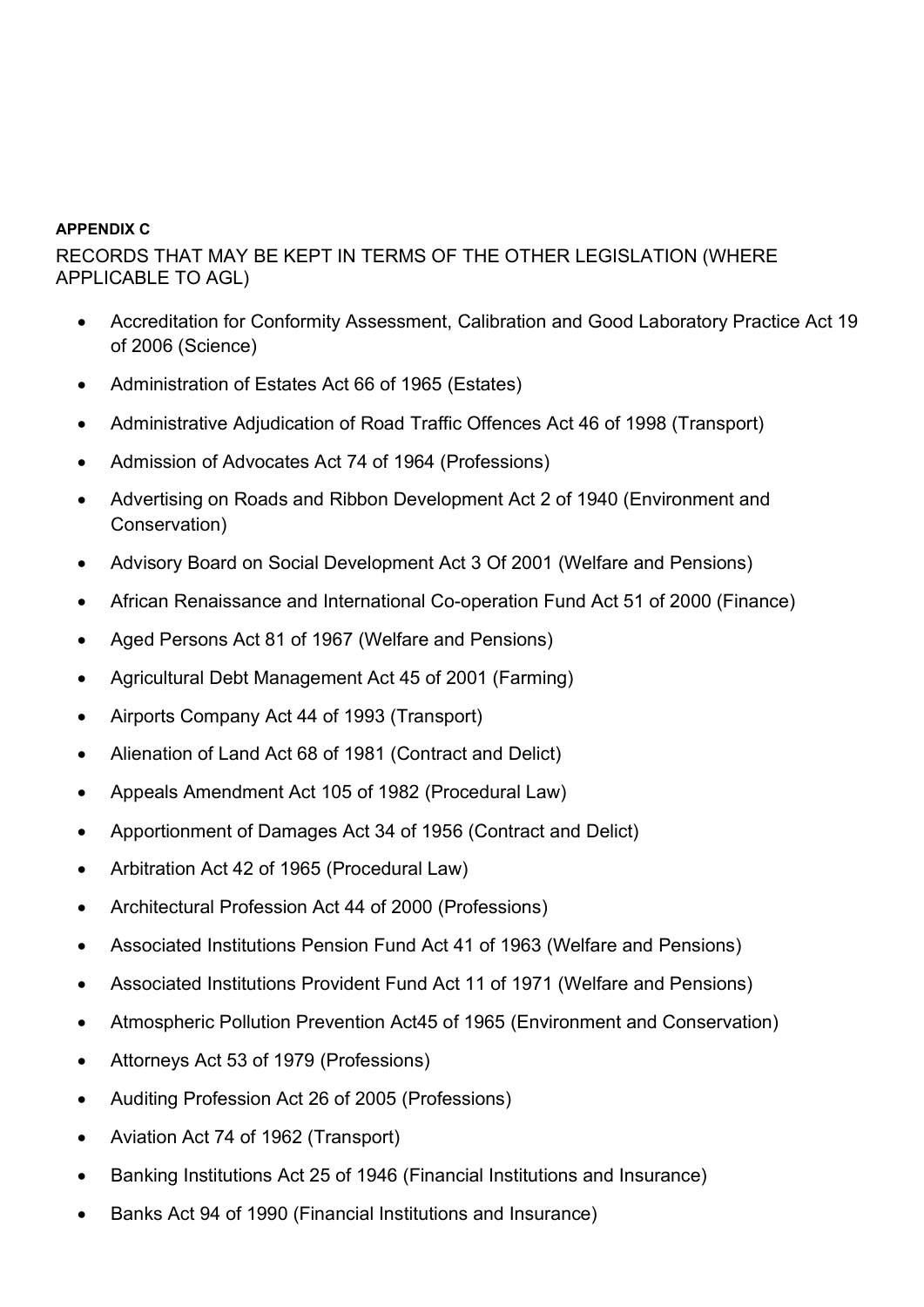- Basic Conditions of Employment Act 75 of 1997 (Labour)
- Bills of Exchange Act 34 of 1964 (Commercial Law)
- Broad-Based Black Economic Empowerment Act 53 of 2003 (Constitutional Law)
- Broadcasting Act 4 of 1999 (Communication)
- Business Names Act 27 of 1960 (Commercial Law0
- Carriage of Goods by Sea Act 1 of 1986 (Shipping)
- Central Energy Fund Act 38 of 1977 (Energy)
- Citation of Constitutional Laws Act 5 of 2005 (Constitutional Law)
- Civil Aviation Act 13 of 2009 (Transport)
- Civil Aviation Offences Act 10 of 1972 (Transport)
- Civil Proceedings Evidence Act 25 of 1965 (Procedural Law)
- Close Corporations Act 69 of 1984 (Corporate Law)
- Co-operatives Act 91 of 1981 (Corporate Law)
- Co-operative Banks Act 40 of 2007 (Corporate Law)
- Commission on Gender Equality Act 39 of 1996 (Constitutional Law)
- Communal Land Rights Act 11 of 2004 (Land)
- Companies Act 61 of 1973 (Corporate Law)
- Companies Act 71 of 2008 (Corporate Law)
- Compensation for Occupational Injuries and Diseases Act 130 of 1993 (Labour)
- Competition Act 89 of 1998 (Commercial Law)
- Computer Evidence Act 57 of 1983 (Procedural Law)
- Constitution of the Republic of South Africa 108 of 1996 (Constitutional Law)
- Consumer Affairs (Unfair Business Practices) Act 71 of 1988 (Commercial Law)
- Consumer Protection Act 68 of 2008 (Commercial Law)
- Contingency Fees Act 66 of 1997 (Legal Administration)
- Convention on Agency in the International Sale of Goods Act 4 of 1986 (Commercial Law)
- Conventional Penalties Act 15 of 1962 (Contract and Delict)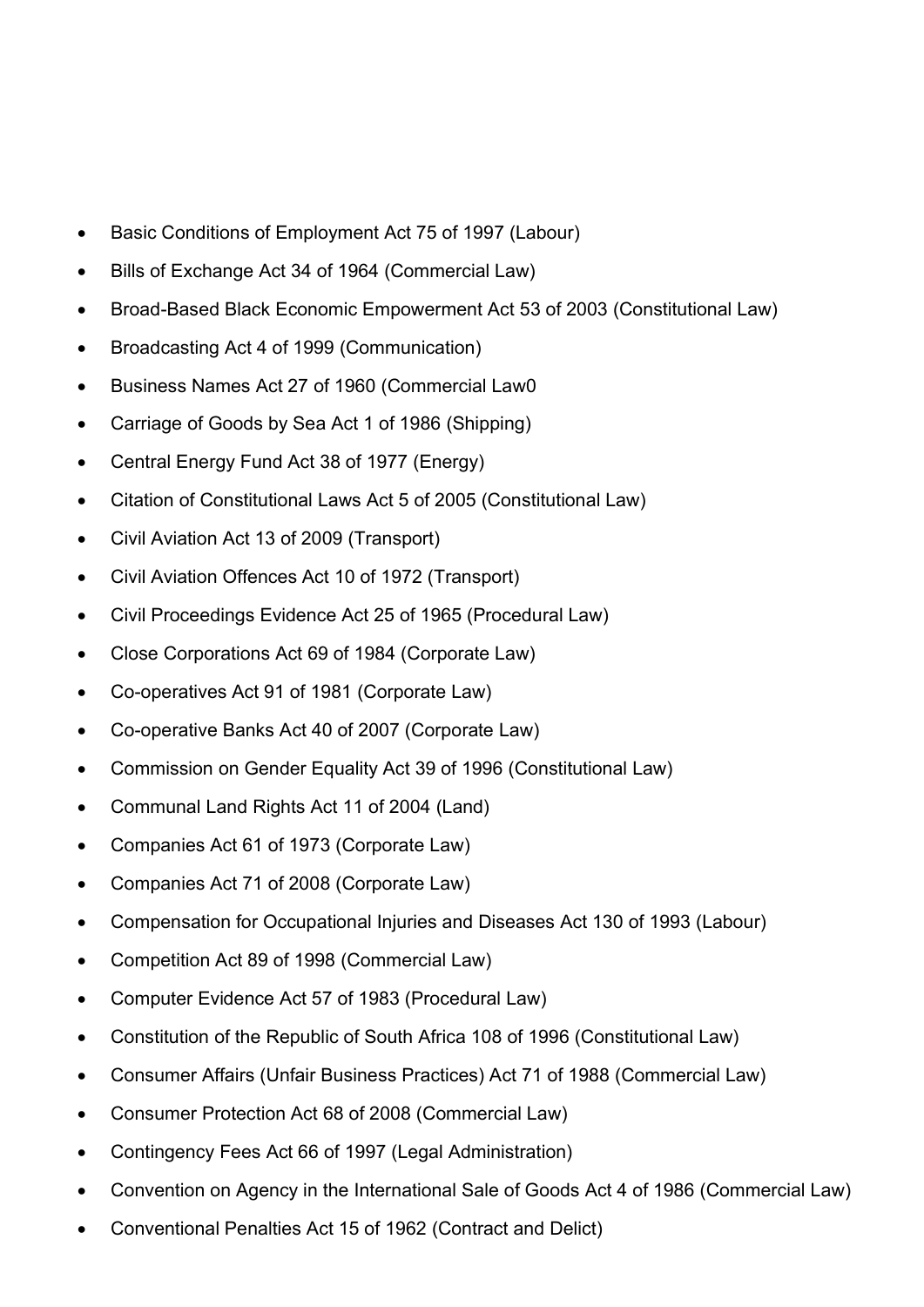- Copyright Act 98 of 1978 (Commercial Law)
- Convention on Agency in the International Sale of Goods Act 4 of 1986 (Commercial Law)
- Corporate Amendment Act 24 of 2006 and Directors Liability
- Corruption Act 94 of 1992 (Criminal Law)
- Council for Medical Schemes Levies Act 58 of 2000 (Health)
- Council for the Built Environment Act 43 of 2000 (Professions)
- Counterfeit Goods Act 37 of 1997 (Commercial Law)
- Credit Agreements Act 75 of 1980 (Contract and Delict)
- Criminal Procedure Act 51 of 1977 (Procedural Law)
- Cross-Border Insolvency Act 42 of 2000 (Estates)
- Cross-Border Road Transport Act 4 of 1998 (Transport)
- Customs and Excise Act 91 of 1964 (Revenue)
- Debt Collectors Act 114 of 1998 (Legal Administration)
- Deeds Registries Act 47 of 1937 (Legal Administration)
- Designs Act 195 of 1993 (Commercial Law)
- Divorce Act 70 of 1979 ((Family and Persons)
- Documentary Evidence from Countries in Africa Act 62 of 1993 (Procedural Law)
- Domicile Act 3 of 1992 (Citizenship)
- Dumping at Sea Control Act 73 of 1980 (Environment and Conservation)
- Electricity Act 41 of 1987 (Energy)
- Electronic Communications Act 36 of 2005 (Communication)
- Electronic Communications and Transactions Act 25 of 2002 (Communications)
- Employment Equity Act 55 of 1998 (Labour)
- Enforcement of Foreign Civil Judgments Act 32 of 1988 (Legal Administration)
- Engineering Profession Act 46 of 2000 (Professions)
- Environment Conservation Act 73 of 1989 (Environment and Conservation)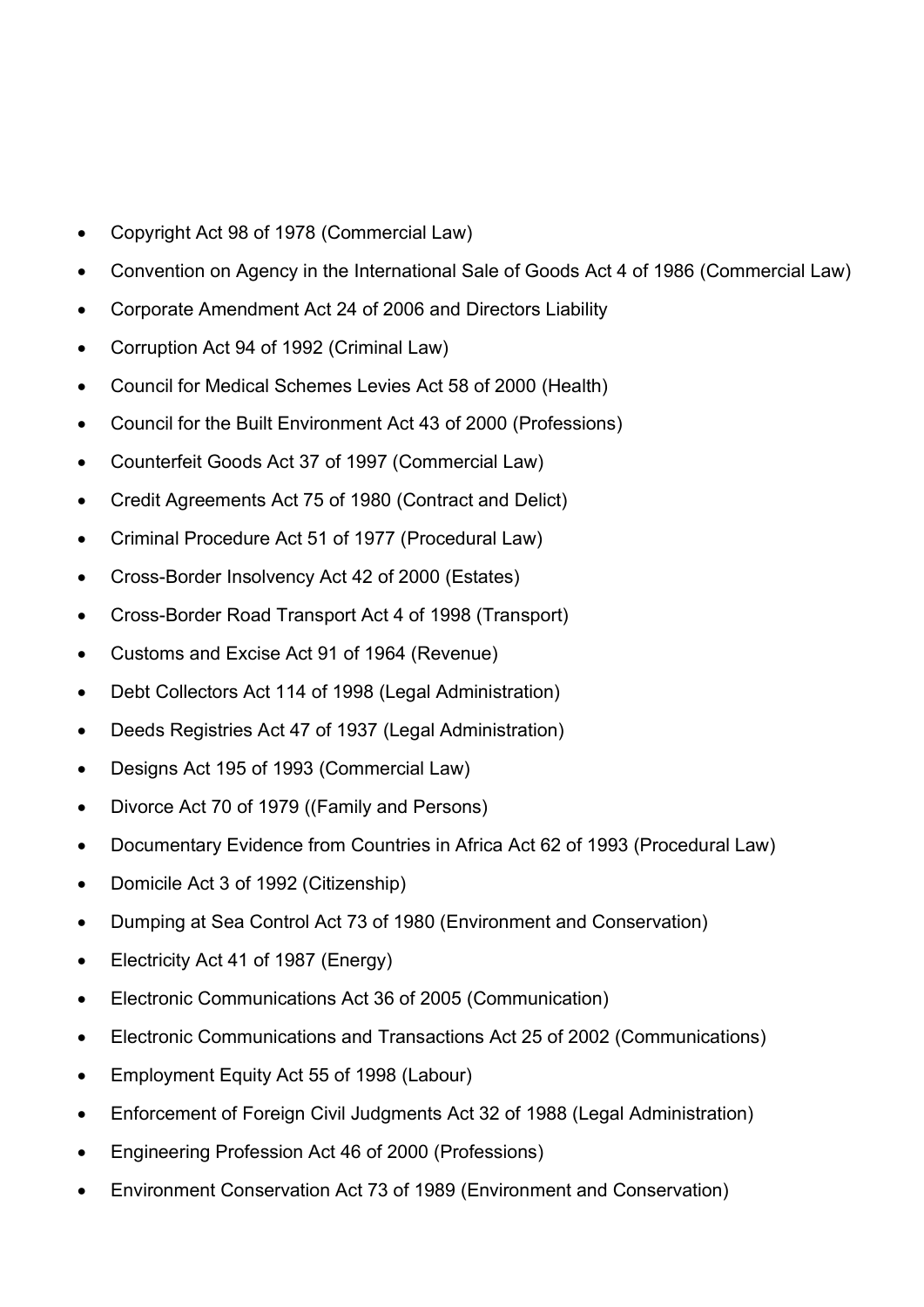- Establishment of the Northern Cape Division of the Supreme Court of South Africa Act 15 of 1996 (Courts)
- Estate Agency Affairs Act 112 of 1976 (Professions)
- Expropriation Act 63 of 1975 Legal (Administration)
- Finance Act 42 of 2008 (Finance)
- Financial and Fiscal Commission Amendment Act 25 of 2003 (Constitutional Law)
- Financial Institutions (Protection of Funds) Act 28 of 2001 (Financial Institutions and Insurance)
- Financial Intelligence Centre Act 38 of 2001 (Criminal Law)
- Financial Services Board Act 97 of 1990 (Financial Institutions and Insurance)
- Financial Services Ombud Schemes Act 37 of 2004 (Financial Institutions and Insurance)
- Foreign Courts Evidence Act 80 of 1962 (Procedural Law)
- Formalities in respect of Leases of Land Act 18 of 1969 (Contract and Delict)
- Gas Act 48 of 2001 (Energy)
- Gas Regulator Levies Act 75 of 2002 (Energy)
- General Pensions Act 29 of 1979 (Welfare and Pensions)
- Hazardous Substances Act 15 of 1973 (Health)
- Health Act 63 of 1977 (Health)
- Identification Act 68 of 1997 (Citizenship)
- Immigration Act 13 of 2002 (Citizenship)
- Immovable Property (Removal or Modification of Restrictions) Act 4 of 1965 (Estates)
- Import and Export Control Act 45 of 1963 (Commercial Law)
- Income Tax Act 58 of 1962 (Income Tax)
- Insolvency Act 24 of 1936 (Estates)
- Institution of Legal Proceedings against certain Organs of State Act 40 of 2002(Procedural Law)
- Insurance Amendment Act 17 of 2003 (Financial Institutions and Insurance)
- Insurance Laws Amendment Act 27 of 2008 ((Financial Institutions and Insurance)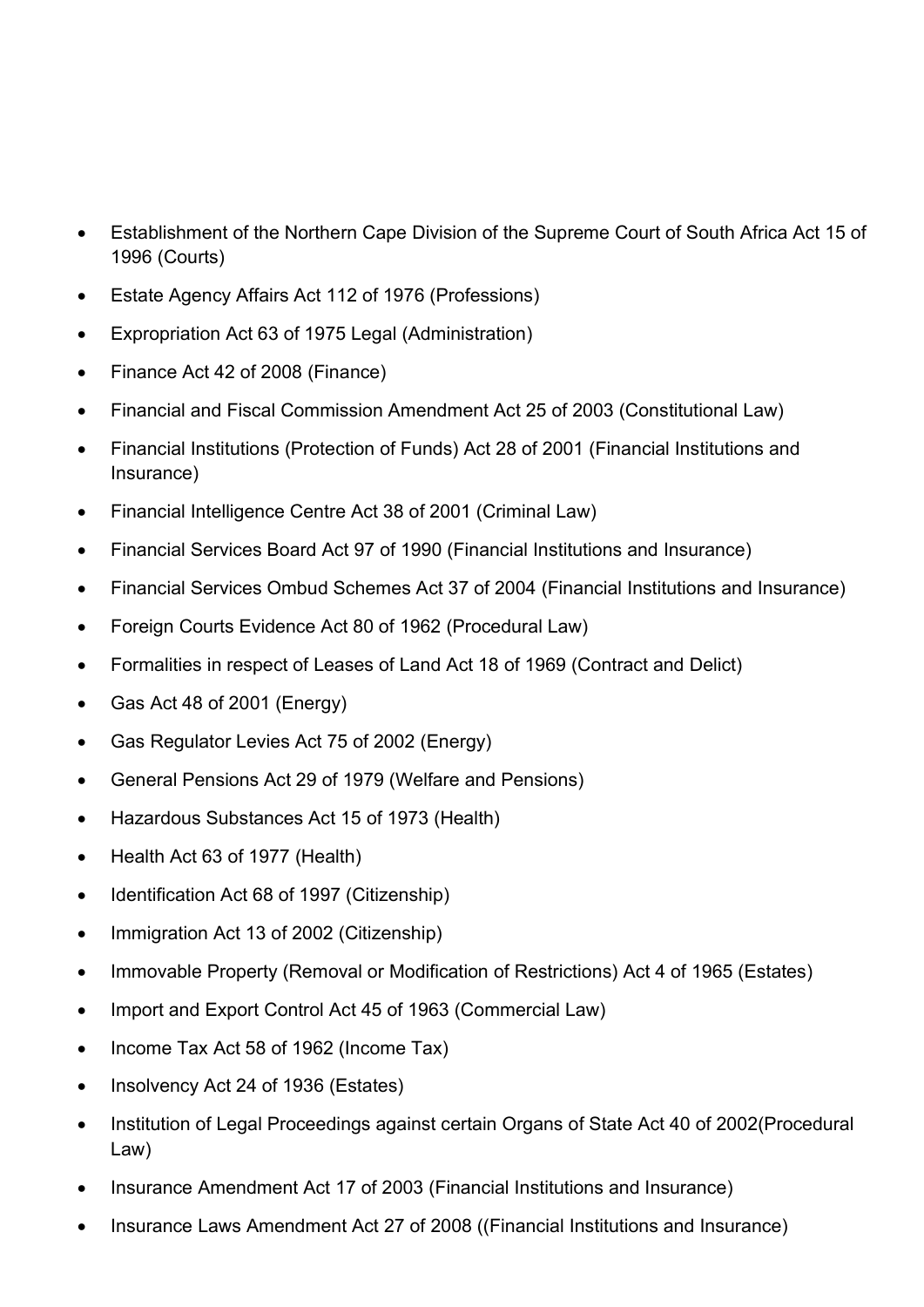- Interpretation Act 33 of 1957 (Procedural Law)
- Intestate Succession Act 81 of 1987 (Estates)
- Investigation of Serious Economic Offences Amendment Act 46 of 1995 (Criminal Law)
- Justices of the Peace and Commissioners of Oaths Act 16 of 1963 (Legal Administration)
- Land Affairs Act 101 of 1987 (Land)
- Labour Relations Act 66 of 1995 (Labour)
- Law of Evidence Amendment Act 45 of 1998 (Procedural Law)
- Law of Succession Amendment Act 43 of 1992 (Estates)
- Limitation of Legal Proceedings (Provincial and Local Authorities) Act 94 of 1970 (Procedural)
- Liquor Act 59 of 2003 (Liquor)
- Liquor Products Act 60 of 1989 (Liquor)
- Long-term Insurance Act 52 of 1998 (Financial Institutions and Insurance)
- Magistrates' Courts Act 32 of 1944 (Courts)
- Maintenance Act 99 of 1998 (Family and Persons)
- Maintenance of Surviving Spouses Act 27 of 1990 (Estates)
- Marine Pollution (Control and Civil Liability) Act 6 of 1981 (Environment and Conservation)
- Marine Pollution (Intervention) Act 64 of 1987 (Environment and Conservation)
- Marine Pollution (Prevention of Pollution from Ships) Act 2 of 1986 (Environment and Conservation)
- Marine Traffic Act 2 of 1981 (Shipping)
- Matrimonial Affairs Act 37 of 1953 (Family and Persons)
- Matrimonial Property Act 88 of 1984 (Family and Persons)
- Measurement Units and Measurement Standards Act 18 of 2006 (Science)
- Medical Schemes Act 131 of 1998 (Health)
- Mental Health Care Act 17 of 2002 (Health)
- Merchandise Marks Act 17 of 1941 (Commercial Law)
- Merchant Shipping Act 57 of 1951 (Shipping)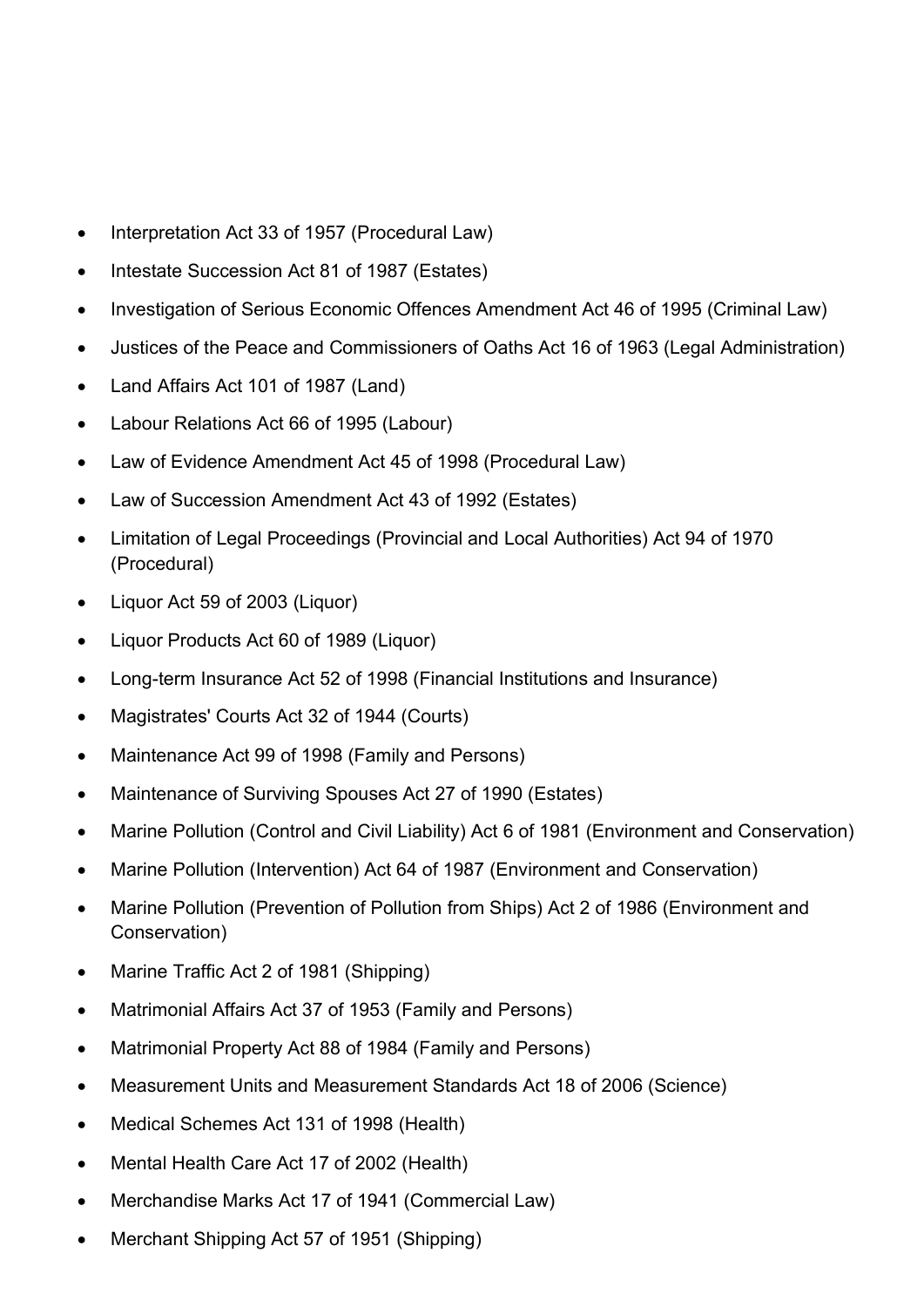- Mine Health and Safety Act 29 of 1996 (Health)
- Mineral and Petroleum Resources Development Act 28 of 2002 (Resources)
- Natal Advocates and Attorneys Preservation of Rights Act 27 of 1939 (Professions)
- Natal Conveyancers Act 24 of 1926 (Professions)
- National Building Regulations and Building Standards Act 49 of 1995 (Legal Administration)
- National Credit Act 34 of 2005 (Contract and Delict)
- National Energy Act 34 of 2008 (Energy)
- National Energy Regulator Act 40 of 2004 (Energy)
- National Environmental Laws Amendment Act 14 of 2009 (Environment and Conservation)
- National Environmental Management Act 107 of 1998 (Environment and Conservation)
- National Environmental Management Amendment Act 62 of 2008 (Environment and
- Conservation)
- National Environmental Management: Air Quality Act 39 of 2004 (Environment and Conservation)
- National Environmental Management: Integrated Coastal (Environment and Conservation)
- Management Act 24 of 2008 (Environment and Conservation)
- National Environmental Management: Protected Areas Act 57 o2003 (Environment and Conservation)
- National Environmental Management: Protected Areas Amendment Act 15 of 2009 (Environment and Conservation)
- National Environmental Management: Protected Areas Amendment act 31 of 2004 (Environment and Conservation)
- National Environmental Management: Waste Act 59 of 2008 (Environment and **Conservation**
- National Health Act 61 of 2003 (Health)
- National Key Points Act 102 of 1980 (Security and Prisons)
- National Ports Act 12 of 2005 (Transport)
- National Railway Safety Regulator Act 16 of 2002 (Transport)
- National Roads Act 54 of 1971 (Transport)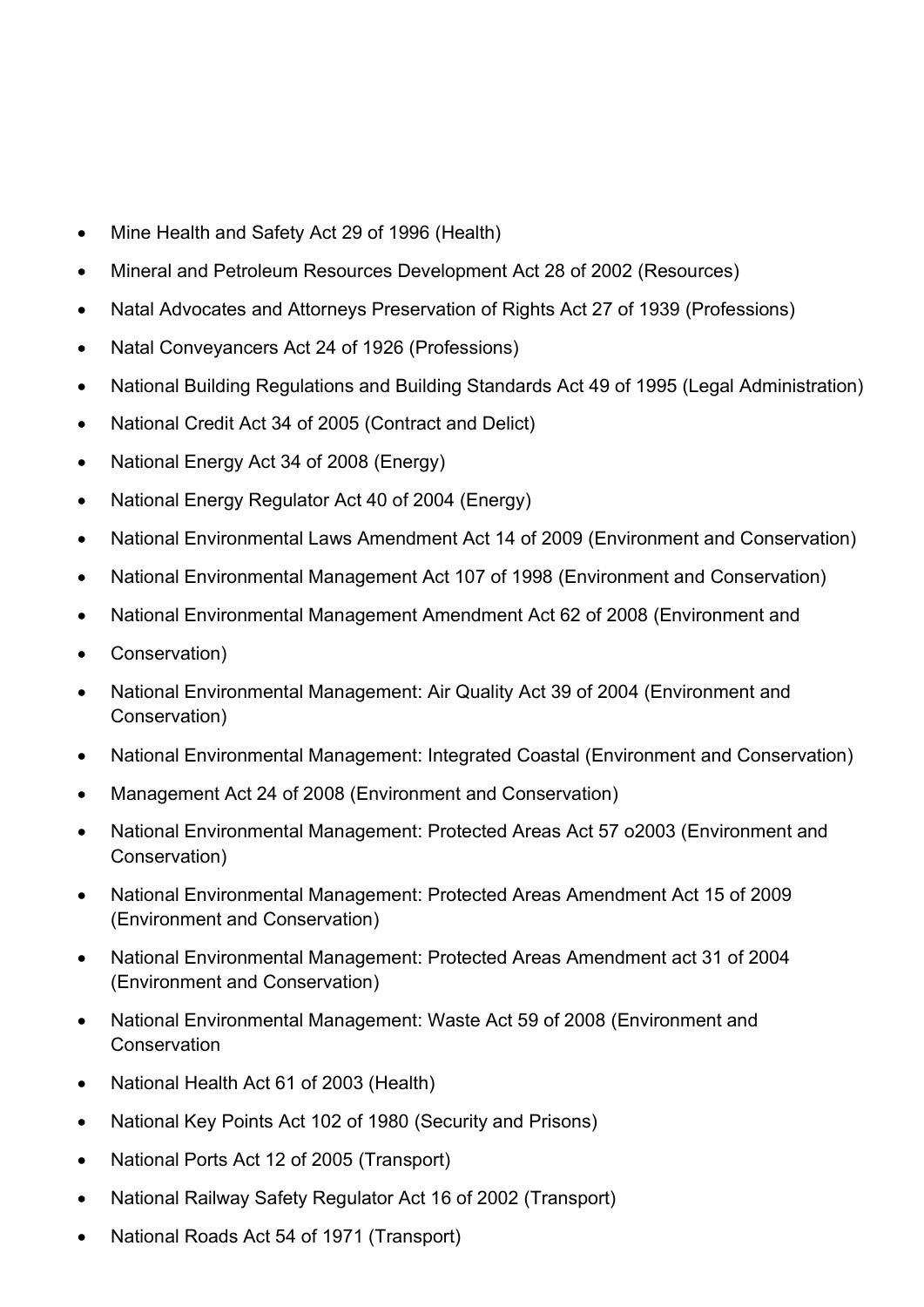- National Road Safety Act 9 of 1972 (Transport)
- National Road Traffic Act 93 of 1996 (Transport)
- National Water Act 36 of 1998 (Resources)
- Occupational Health and Safety Act 85 of 1993 (Labour)
- Older Persons Act 13 of 2006 (Welfare and Pensions)
- Patents Act 57 of 1978 (Commercial Law)
- Pension Funds Act 24 of 1956 (Welfare and Pensions)
- Petition Proceedings Replacement Act 35 of 1976 (Courts)
- Petroleum Pipelines Act 60 of 2003 (Energy)
- Petroleum Pipelines Levies Act 28 of 2004 (Energy)
- Petroleum Products Act 120 of 1977 (Energy)
- Physical Planning Act 88 of 1967 (Environment and Conservation)
- Prescription Act 68 of 1969 (Procedural Law)
- Prescribed Rate of Interest Act 55 of 1975 (Contract and Delict)
- Private Security Industry Regulation Act 56 of 2001 (Professions)
- Prize Jurisdiction Act 3 of 1968 (Procedural Law)
- Professional and Technical Surveyors' Act 40 of 1984 (Professions)
- Promotion of Access to Information Act 2 of 2000 (Constitutional Law)
- Promotion of Equality and Prevention of Unfair Discrimination Act 4 of 2000 (Constitutional Law)
- Property Valuers Profession Act 47 of 2000 (Professions)
- Protection of Businesses Act 99 of 1978 (Commercial Law)
- Public Accountants and Auditors Act 80 of 1991 (Professions)
- Public Audit Act 25 of 2004 (Finance)
- Qualification of Legal Practitioners Amendment Act 78 of 1997 (Professions)
- Quantity Surveying Profession Act 49 of 2000 (Professions)
- Rationalization of Corporate Laws Act 45 of 1996 (Corporate Law)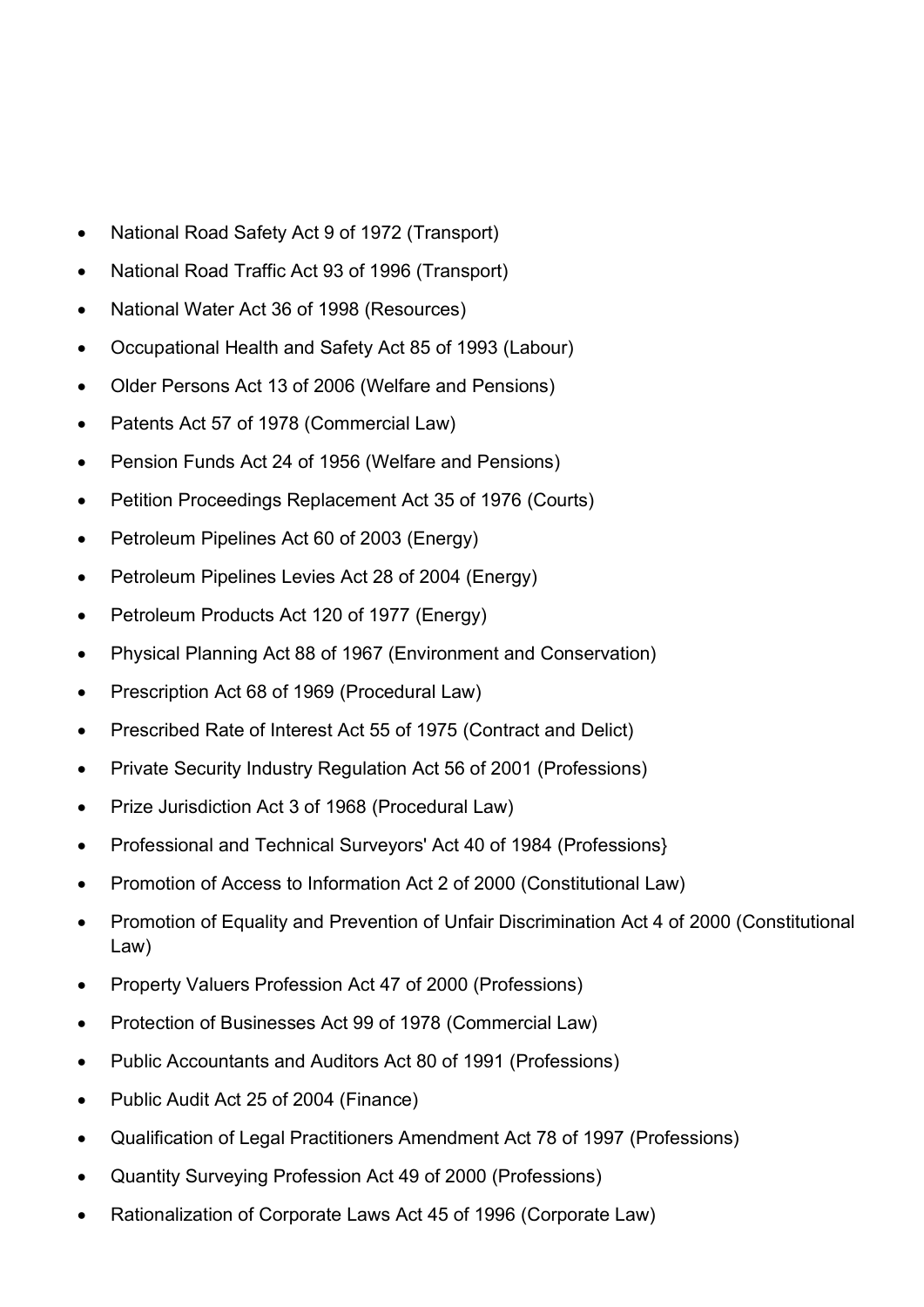- Recognition and Enforcement of Foreign Arbitral Awards Act 40 of 1997 (Courts)
- Recognition of Foreign Legal Qualifications and Practice Act 114 of 1993 (Professions)
- Regulation of Interception of Communication and Provision of Communications- Related Information Act 70 of 2002 (Communication)
- Removal of Restrictions Act 84 of 1967 (Land)
- Renaming of High Courts Act 30 of 2008 (Courts)
- Right of Appearance in Courts Act 62 of 1995 (Courts)
- Road Accident Fund Act 56 of 1996 (Financial Institutions and Insurance)
- Road Traffic Act 29 of 1989 (Transport)
- Sea Transport Documents Act 65 of 2000 (Shipping)
- Second State Oil Fund Amendment Act 74 of 1979 (Energy)
- Sectional Titles Act 95 of 1986 (Housing)
- Security by means of Movable Property Act 57 of 1993 (Contract and Delict)
- Security Officers Act 92 of 1987 (Security and Prisons)
- Ship Registration Act 58 of 1998 (Shipping)
- Short Process Courts and Mediation in Certain Civil Cases Act 103 of 1991 (Courts)
- Short-term Insurance Act 53 of 1998 (Financial Institutions and Insurance)
- Skills Development Act 97 of 1998 (Labour)
- Skills Development Amendment Act 37 of 2008 (Labour)
- Skills Development Levies Act 9 of 1999 (Labour)
- Small Claims Courts Act 61 of 1984 (Courts)
- South African Passports and Travel Documents Act (Citizenship)
- Special Pensions Act 69 of 1996 (Welfare and Pensions)
- Standards Act 8 of 2008 (Science)
- State Attorney Act 56 of 1957 (Professions)
- Supreme Court Act 59 of 1959 (Courts)
- Temporary Employees Pension Fund Act 75 of 1979 (Welfare Pensions)